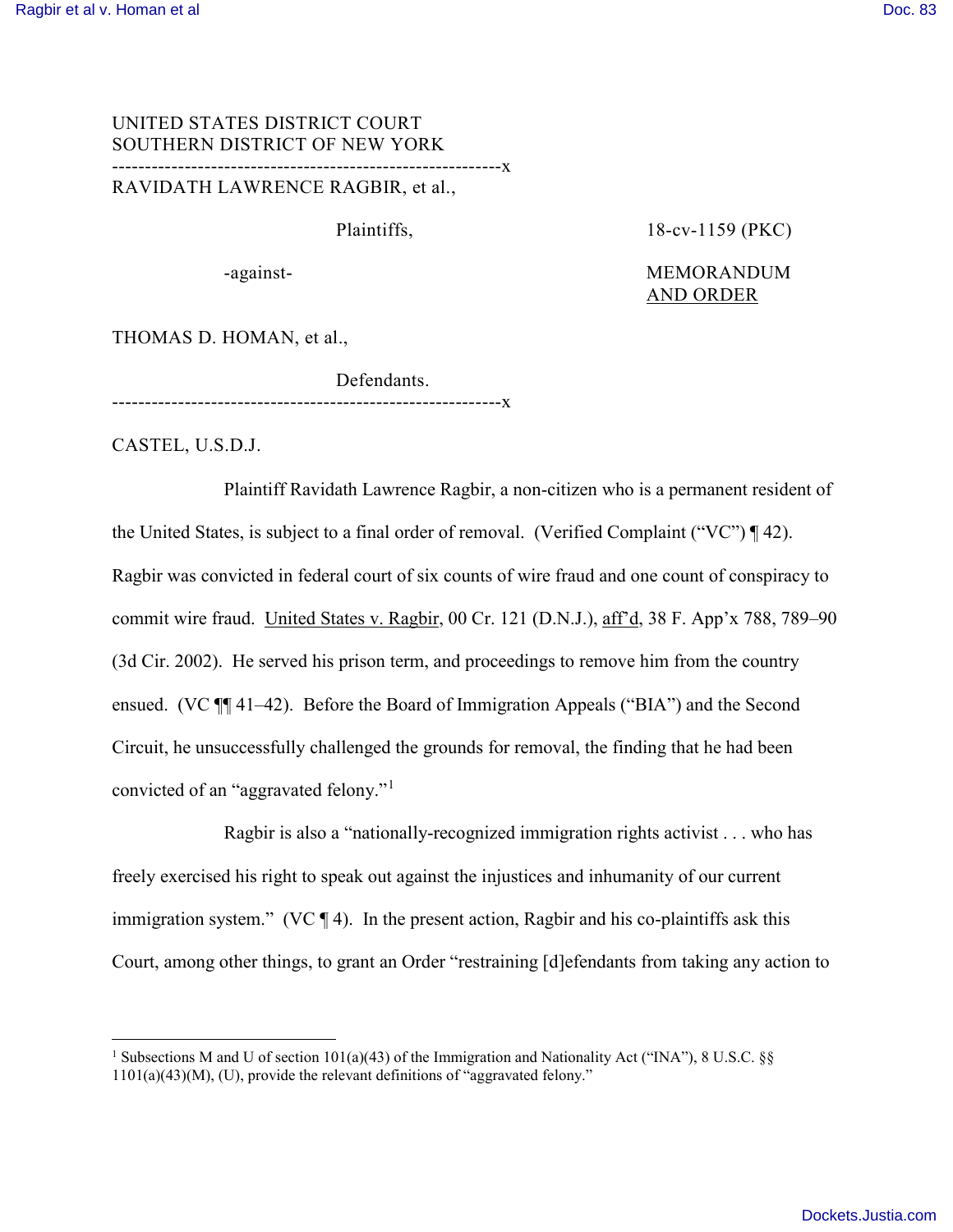effectuate Mr. Ragbir's removal from the United States unless [d]efendants demonstrate to the Court's satisfaction that such action is untainted by unlawful retaliation or discrimination against protected speech." (VC at 41, Prayer for Relief at c).

Ragbir is joined in this action by New Sanctuary Coalition of New York City, CASA de Maryland, Inc., Detention Watch Network, National Immigration Project of the National Lawyers Guild, and New York Immigration Coalition (the "Organizational Plaintiffs"). Named as defendants are the Department of Justice, the Department of Homeland Security ("DHS"), and Immigration and Customs Enforcement ("ICE"), as well as Thomas D. Homan, Thomas R. Decker, Scott Mechkowski, Kirstjen M. Nielsen, and Jefferson B. Sessions III in their official capacities. [2](#page-1-0)

Plaintiffs moved for a preliminary injunction. (Doc. 11). While that motion was pending, plaintiffs requested leave to file a motion for expedited discovery to support their preliminary injunction motion. (Doc. 40). Following the lead of the Supreme Court in a recent immigration case, the Court advised the parties that it would first address defendants' challenge to subject matter jurisdiction before considering whether leave is warranted. See In re United States, 138 S. Ct. 443, 444 (2017); (Order of Mar. 26, 2018, Doc. 70). The parties have briefed the issue of subject matter jurisdiction in the context of the preliminary injunction motion. For reasons that will be explained, all claims by plaintiffs to declare unlawful and to enjoin the execution of Ragbir's final order of removal are dismissed for want of subject matter jurisdiction.

-

<span id="page-1-0"></span><sup>&</sup>lt;sup>2</sup> The attorneys representing the parties and the amici curiae are listed in Appendix A of this Memorandum and Order.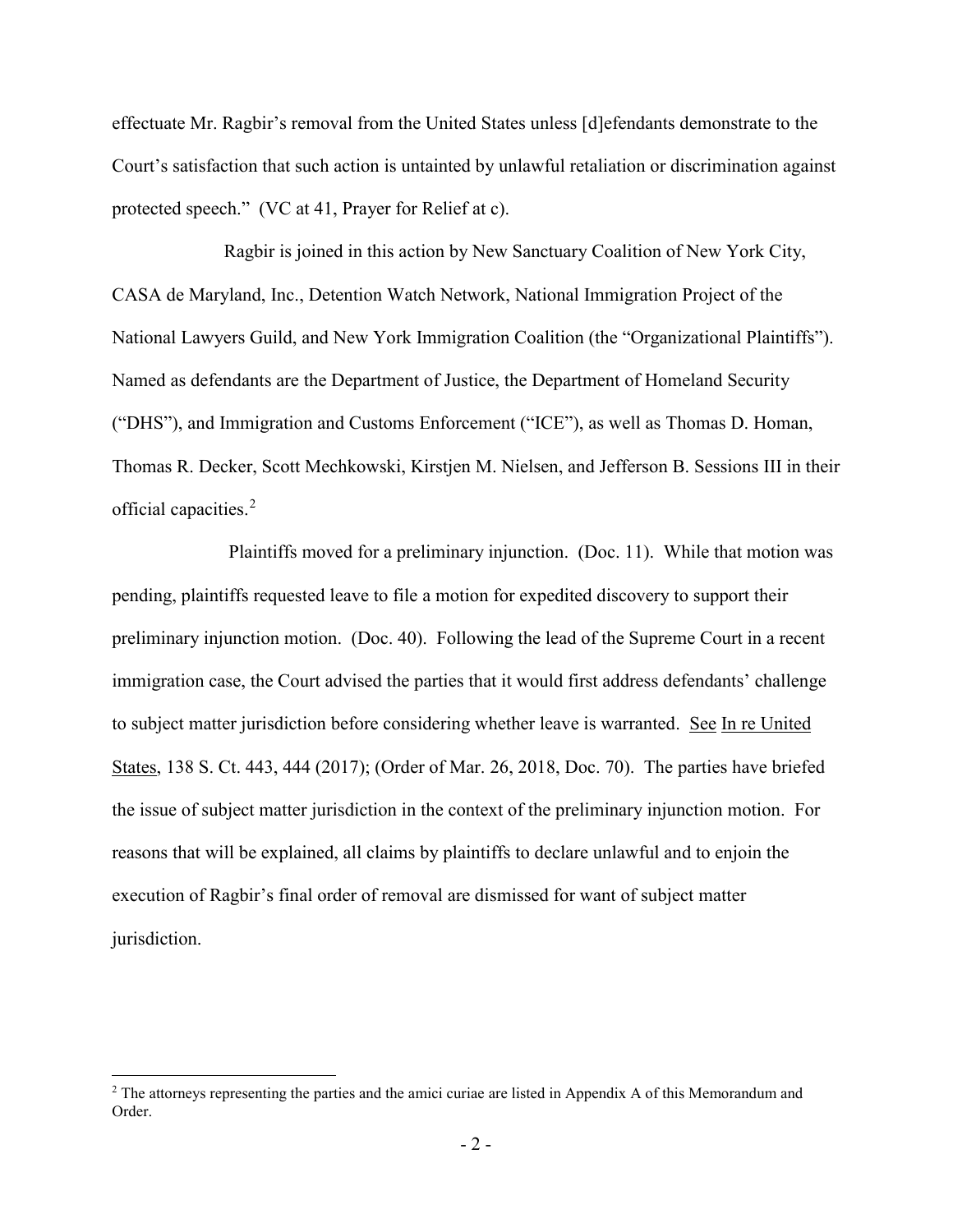#### BACKGROUND

 $\overline{a}$ 

Ragbir became a lawful permanent resident in 1994. (VC ¶ 14). On September 12, 2001, following a 13-day jury trial, which resulted in a guilty verdict on seven counts, and the denial of post-verdict motions, Judge Bassler of the District of New Jersey sentenced Ragbir to 30 months imprisonment, 3 years supervised release, waiver of the fine, and imposition of restitution of \$350,001. United States v. Ragbir, 00 Cr. 121 (WGB). The conviction was affirmed on appeal. United States v. Ragbir, 38 F. App'x 788, 789–90 (3d Cir. 2002). He was allowed to remain free on bail pending appeal and did not begin to serve his 30-month sentence until sometime after January 26, 2004. United States v. Ragbir, 00 Cr. 121 (WGB) (Doc. 80; Doc. 111).

Following completion of his term of imprisonment, ICE detained him and initiated removal proceedings. (VC ¶ 41–42). An immigration judge concluded that Ragbir had committed an "aggravated felony," warranting removal under 8 U.S.C. § 1227(a)(2)(A)(iii), and entered an order of removal on August 4, 2006. In re Ragbir, No. A 44-248-862.<sup>[3](#page-2-0)</sup> The order of removal became final upon the BIA dismissing the appeal in 2007. In re Ragbir, No. A 44-248- 862, 2007 WL 1180505 (B.I.A. Mar. 14, 2007); (VC ¶ 42). Ragbir filed a petition for review of his final order of removal with the Second Circuit, which denied the petition, Ragbir v. Holder, 389 F. App'x 80, 85 (2d Cir. 2010) (summary order), and, thereafter, for a writ of certiorari to the Supreme Court, which denied that petition, Ragbir v. Holder, 565 U.S. 816 (2011). He subsequently moved for the BIA to reconsider and reopen his removal proceedings, both of which were denied, and filed a petition for review of this decision with the Second Circuit, which dismissed the petition. Ragbir v. Lynch, 640 F. App'x 105, 106–08 (2d Cir. 2016) (summary

<span id="page-2-0"></span><sup>&</sup>lt;sup>3</sup> The immigration proceedings of which this Court may take judicial notice are found in the record of Ragbir's coram nobis proceeding. Ragbir v. United States, 17 Civ. 1256 (KM) (D.N.J. Jan. 23, 2018) (Doc. 22-1).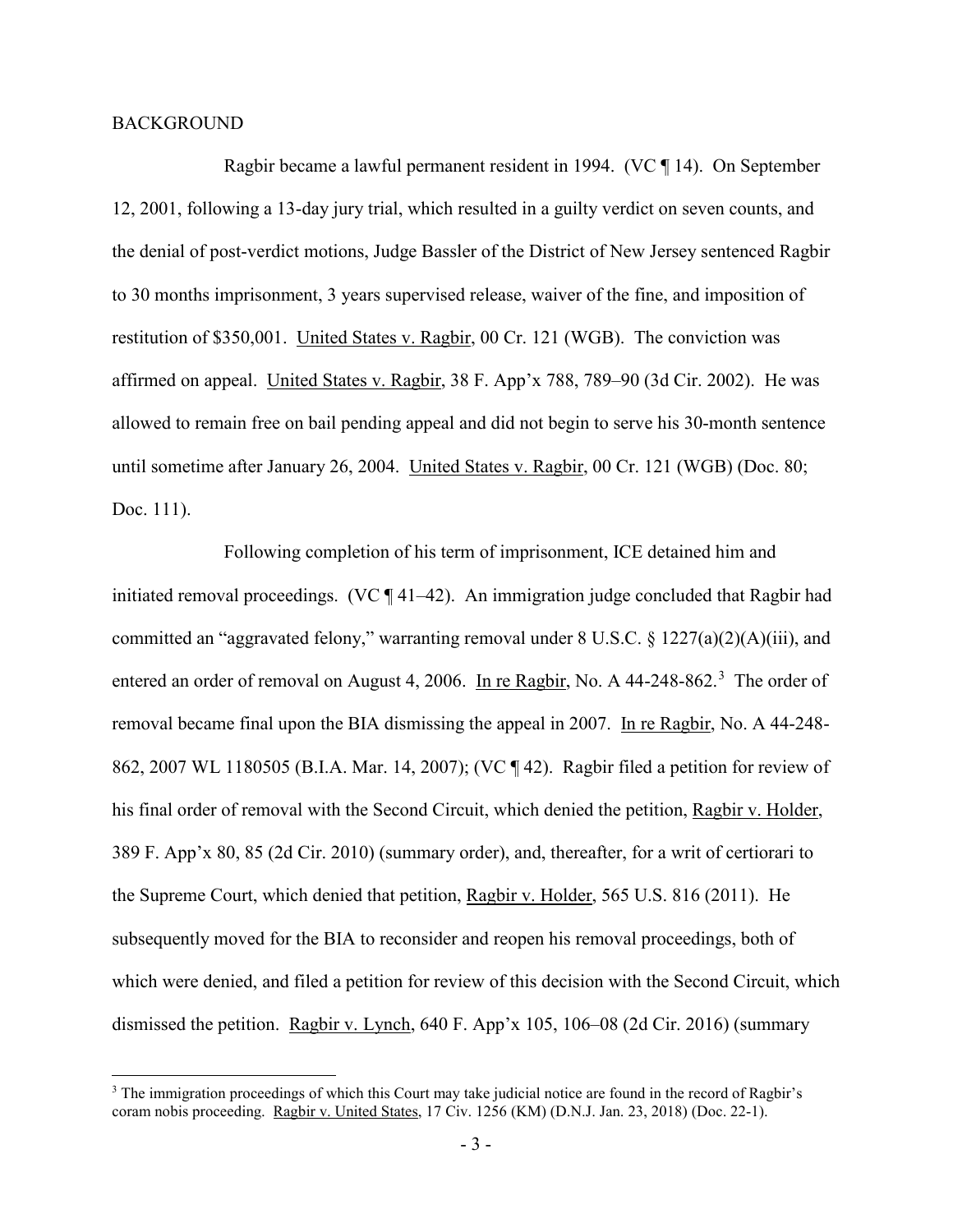order). Another motion to reopen and reconsider his order of removal and a coram nobis petition challenging his original conviction are currently pending. (VC ¶ 45).

ICE released Ragbir from detention in 2008, and since then, Ragbir has become a vocal advocate for immigrant rights and "a central figure in the broader community of immigration advocates." (VC  $\P$  4, 14; Doc. 17  $\P$  8). ICE granted him an administrative stay of removal pursuant to 8 C.F.R. § 241.6 in 2011. (See VC ¶ 48). ICE renewed the administrative stay three times, with the last stay set to expire on January 19, 2018. (VC ¶¶ 48, 64). Eight days before Ragbir's administrative stay was to expire, ICE revoked the administrative stay and detained him in anticipation of imminent execution of the final order of removal. (VC ¶¶ 66– 67).

Ragbir immediately filed for a writ of habeas corpus in this District, seeking, among other things, that ICE release him. (VC ¶ 70; Amended Petition at 24, Ragbir v. Sessions, 18 Civ. 236 (KBF) (Jan. 17, 2018), 2018 WL 623557). Judge Forrest granted the writ and ordered Ragbir's immediate release from custody to "allow and provide for an orderly departure." Ragbir v. Sessions, 18 Civ. 236 (KBF), 2018 WL 623557, at \*3 (S.D.N.Y. Jan. 29, 2018). Following Ragbir's release, he was served with a notice to report for deportation on February 10, 2018 and asked the Court to retain jurisdiction over the matter. (Das Letter, Ragbir v. Sessions, 18 Civ. 236 (KBF) (Jan. 30, 2018), 2018 WL 623557). Judge Forrest declined to do so, writing, in part, that "[t]his Court has no jurisdiction to grant any further relief. The Court provides this direction to the parties now so that if further claims are pursued, they should be pursued in the appropriate forum, or by way of a new action." (Order, Ragbir v. Sessions, 18 Civ. 236 (KBF) (Jan. 31, 2018), 2018 WL 623557).

- 4 -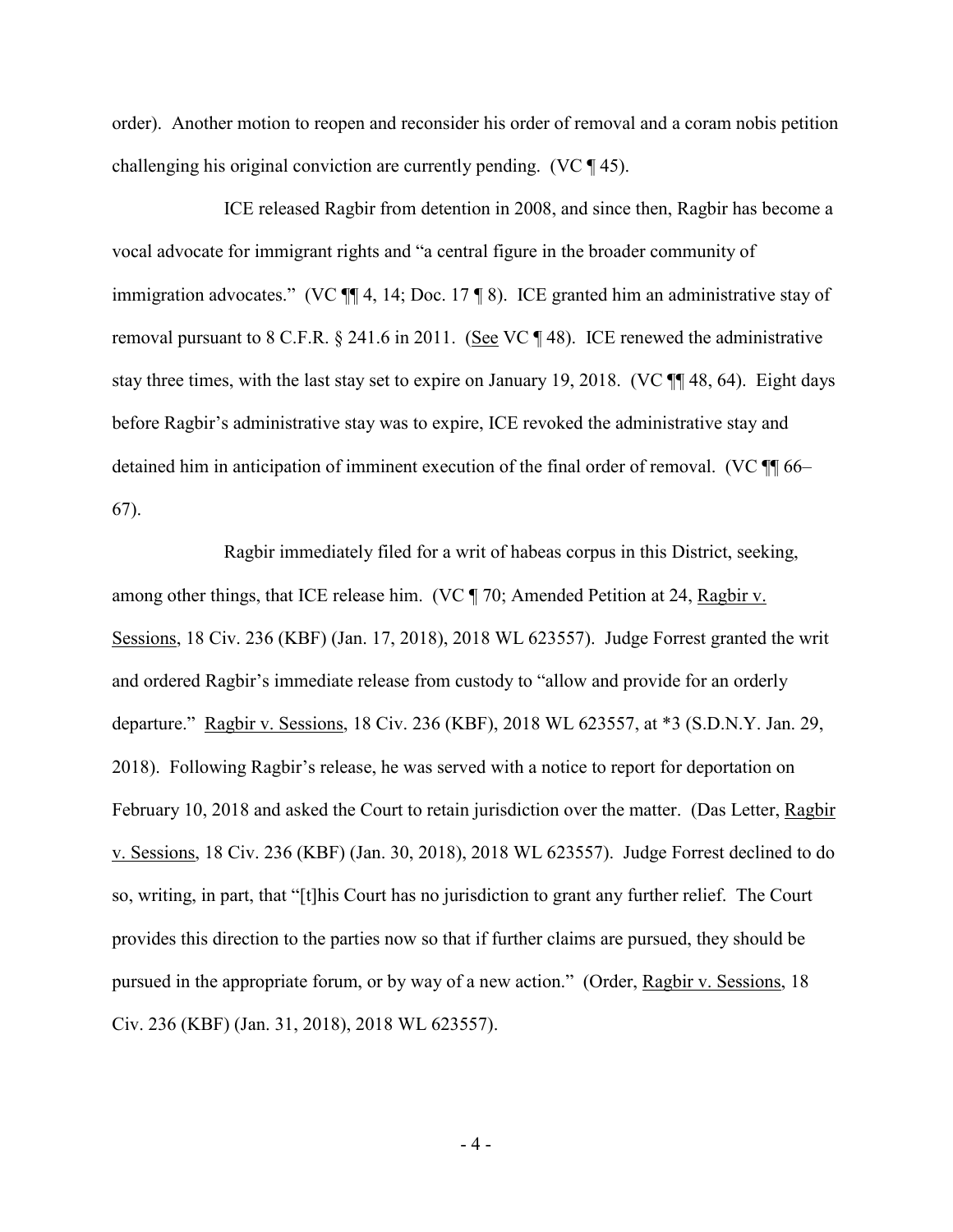The day before Ragbir's February 10 report date, this action was filed. The parties stipulated to a stay of removal during the pendency of Ragbir's motion for a preliminary injunction. The stay was entered as an Order. (Stipulated Order, (Jan. 9, 2018), Doc. 4).

Plaintiffs assert that ICE decided to execute the final order of removal because Ragbir is an outspoken advocate for immigrant rights. (See VC ¶ 4). This decision, plaintiffs argue, is consistent with "a pattern and practice of [ICE] targeting immigrants who exercise[] their fundamental First Amendment rights to criticize immigration policy and immigration enforcement." (VC ¶ 78). Plaintiffs conclude that this conduct is illicit retaliation and content, viewpoint, and speaker discrimination in violation of the First Amendment of the United States Constitution. (VC  $\P$  124–37). They request (1) a declaration that defendants' actions violate the First Amendment, (2) an "injunction restraining [d]efendants from taking any action to effectuate Mr. Ragbir's removal from the United States unless [d]efendants demonstrate to the Court's satisfaction that such action is untainted by unlawful retaliation or discrimination against protected speech," and (3) an "injunction restraining [d]efendants on a nationwide basis from selectively enforcing the immigration laws against any individual—including, without limitation, through investigation, surveillance, detention, deportation, or any other adverse enforcement action—based on the individual's protected political speech about U.S. immigration law and policy." (VC at 40–41).

#### DISCUSSION

#### I. The Court's Subject Matter Jurisdiction

"It is a fundamental precept that federal courts are courts of limited jurisdiction," Owen Equip. & Erection Co. v. Kroger, 437 U.S. 365, 374 (1978), bound by the limits placed upon them by Article III of the United States Constitution and by Congress, Kokkonen v.

- 5 -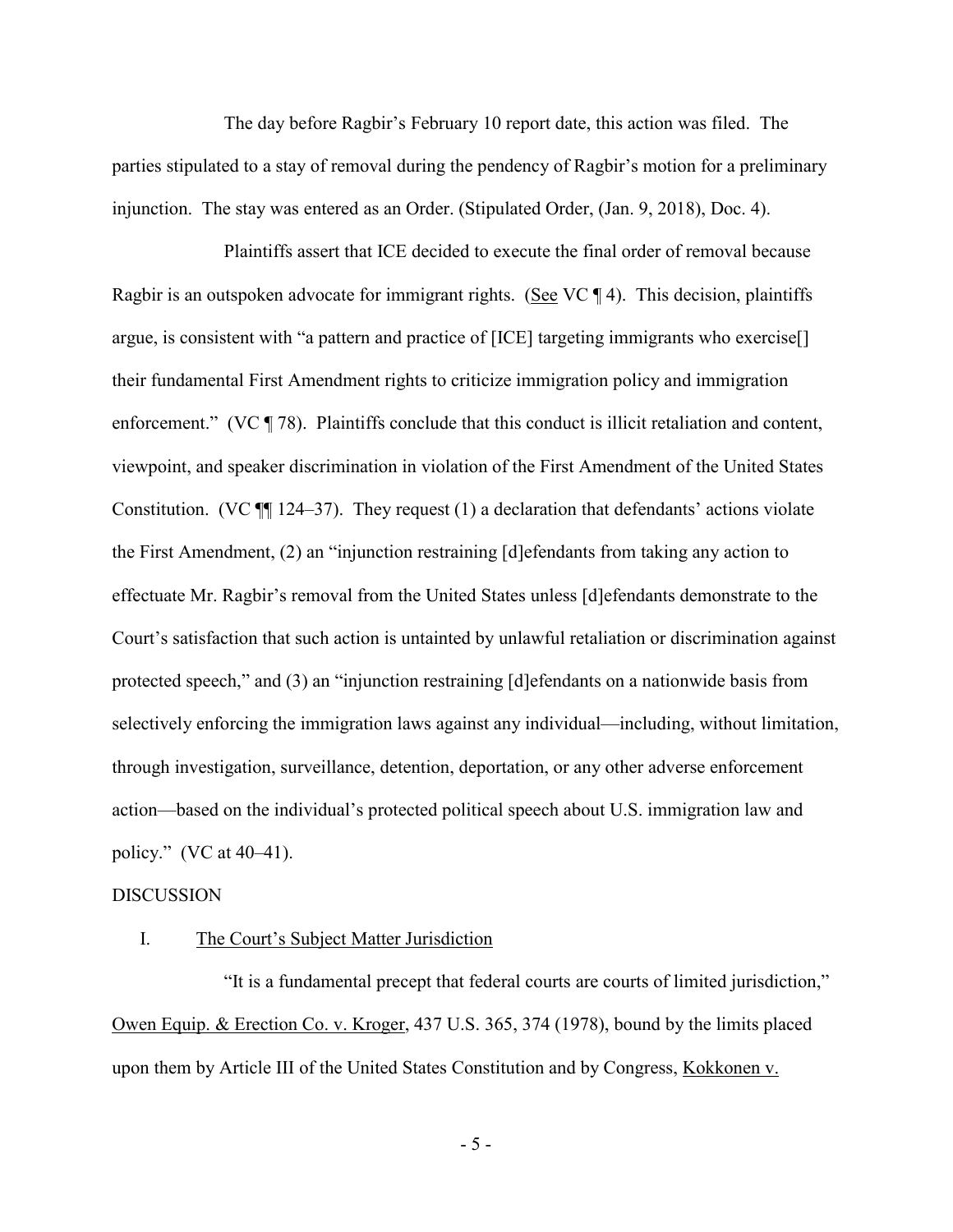Guardian Life Ins. Co. of Am., 511 U.S. 375, 377 (1994). By virtue of Congress's power, granted in Article III, to create all federal courts inferior to the Supreme Court, Congress retains the "lesser power to 'limit the jurisdiction of those [c]ourts.'" Patchak v. Zinke, 138 S. Ct. 897, 906 (2018) (plurality) (quoting United States v. Hudson, 11 U.S. 32, 33 (1812)); accord Hudson, 11 U.S. at 33 ("[T]he power which congress possess to create Courts of inferior jurisdiction . . . necessarily implies the power to limit the jurisdiction of those Courts to particular objects."). The "inferior" federal courts possess "only that jurisdiction which Congress confers upon them by statute." Hendrickson v. United States, 791 F.3d 354, 362 (2d Cir. 2015); accord Achtman v. Kirby, McInerney & Squire, LLP, 464 F.3d 328, 333 (2d Cir. 2006) ("The power of the inferior federal courts is 'limited to those subjects encompassed within a statutory grant of jurisdiction.'" (quoting Bechtel v. Competitive Techs., Inc., 448 F.3d 469, 471 (2d Cir. 2006))). In other words, absent statutory authorization, the Court lacks power to resolve the case or controversy. Achtman, 464 F.3d at 333. For a court to act without jurisdiction "is, by very definition, for a court to act ultra vires." Steel Co. v. Citizens for a Better Env't, 523 U.S. 83, 102 (1998).

Plaintiffs contend that this Court has jurisdiction over this matter under 28 U.S.C. § 1331, which supplies the federal courts with jurisdiction over federal questions, 28 U.S.C. § 2241, which is the general habeas corpus statute, and the Suspension Clause, U.S. Const. art. I,  $\S 9$ , cl. 2. (VC ¶ 10).<sup>[4](#page-5-0)</sup>

# II. Section 1252(g) Eliminates Subject Matter Jurisdiction over Ragbir's Challenge to the Execution of an Order of Removal

Defendants urge that Ragbir's claims arise from ICE's decision to execute a removal order against him and, therefore, that the claim is not within this Court's subject matter

 $\overline{a}$ 

<span id="page-5-0"></span><sup>4</sup> Although plaintiffs claim that the Court has jurisdiction under section 2241 and the Suspension Clause, they do not request the issuance of a writ of habeas corpus.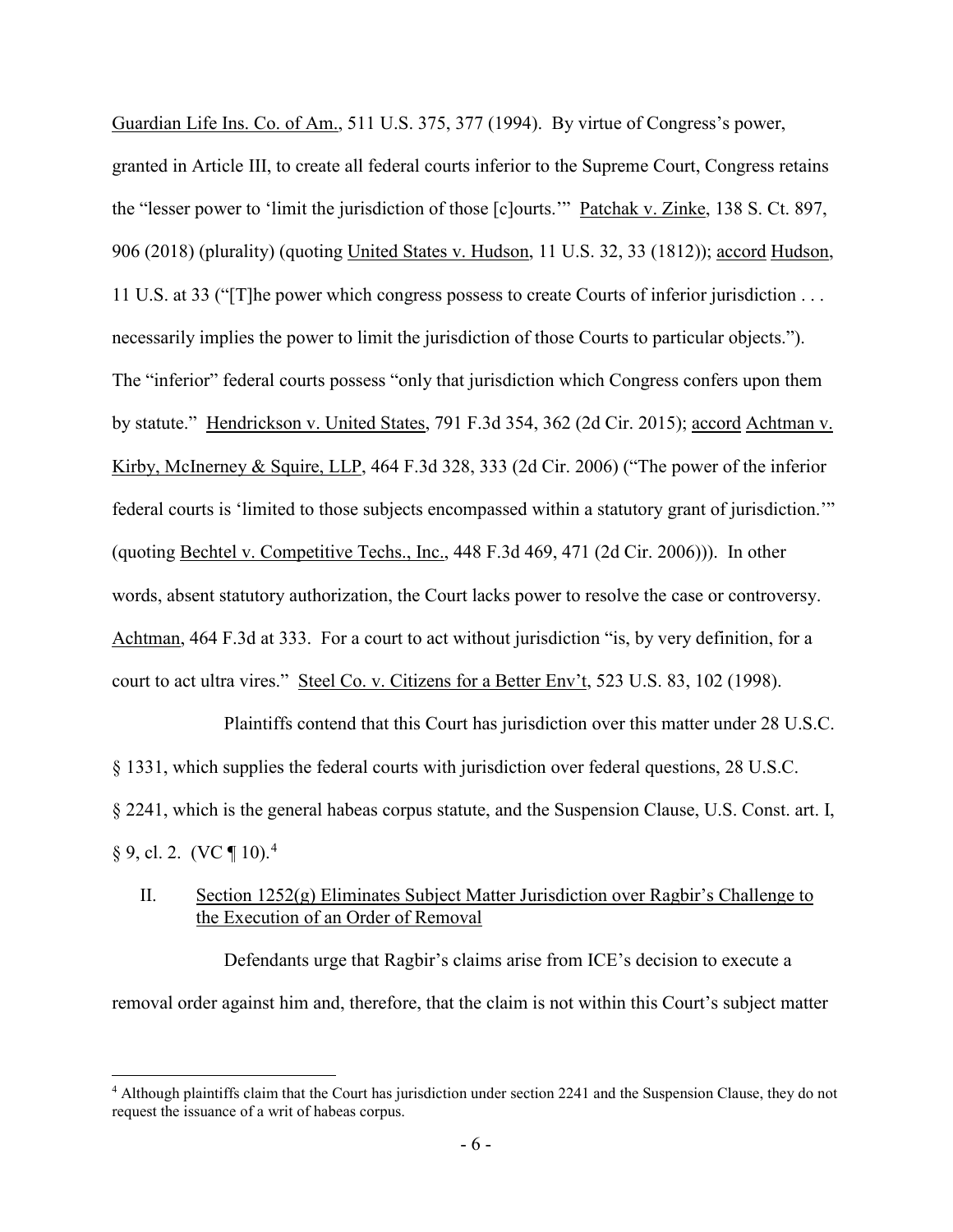jurisdiction. The provision on which they rely reads as follows:

#### (g) Exclusive jurisdiction

Except as provided in this section and notwithstanding any other provision of law (statutory or nonstatutory), including section 2241 of title 28 [Writs of Habeas Corpus], or any other habeas corpus provision, and sections 1361 [Writs of Mandamus] and 1651 [All Writs Act] of such title, no court shall have jurisdiction to hear any cause or claim by or on behalf of any alien arising from the decision or action by the Attorney General to commence proceedings, adjudicate cases, or execute removal orders against any alien under this chapter.

### 8 U.S.C. § 12[5](#page-6-0)2(g).<sup>5</sup>

 $\overline{a}$ 

Plaintiffs' claims seek to enjoin the execution of Ragbir's removal order and to declare the decision to execute the order unconstitutional and, thus, arise from the decision of the Secretary of Homeland Security to execute a final order of removal against Ragbir. This is plain from the allegations of the Verified Complaint and plaintiffs' candid briefing to this Court. The Verified Complaint alleges that Ragbir is "subject to a final order of removal." (VC ¶¶ 5, 10). Apart from costs and attorney's fees, plaintiffs seek only declaratory and injunctive relief. (VC at 40–41). Plaintiffs also seek to have this Court "restrain [d]efendants from taking any action to effectuate Mr. Ragbir's removal from the United States unless [d]efendants demonstrate to the Court's satisfaction that such action is untainted by unlawful retaliation or viewpoint discrimination." (VC  $\lll$  9). Restraining defendants from "effectuat [ing] ... removal" is, in this context, synonymous with "execut[ing] an order of removal." See Duamutef v. INS, 386 F.3d 172, 181 (2d Cir. 2004) (stating that it had "no difficulty find that the relief sought by [the petitioner] comes within the 'execut[ion]' prohibition of  $\S 1252(g)$ " when petitioner was

<span id="page-6-0"></span><sup>5</sup> Because Congress has transferred the authority to "carry[] out the immigration enforcement functions" formerly performed by INS to the Secretary of Homeland Security, 6 U.S.C. § 202(3), the reference in section 1252(g) to the Attorney General is "deemed to refer to DHS," Ali v. Mukasey, 524 F.3d 145, 150 (2d Cir. 2008).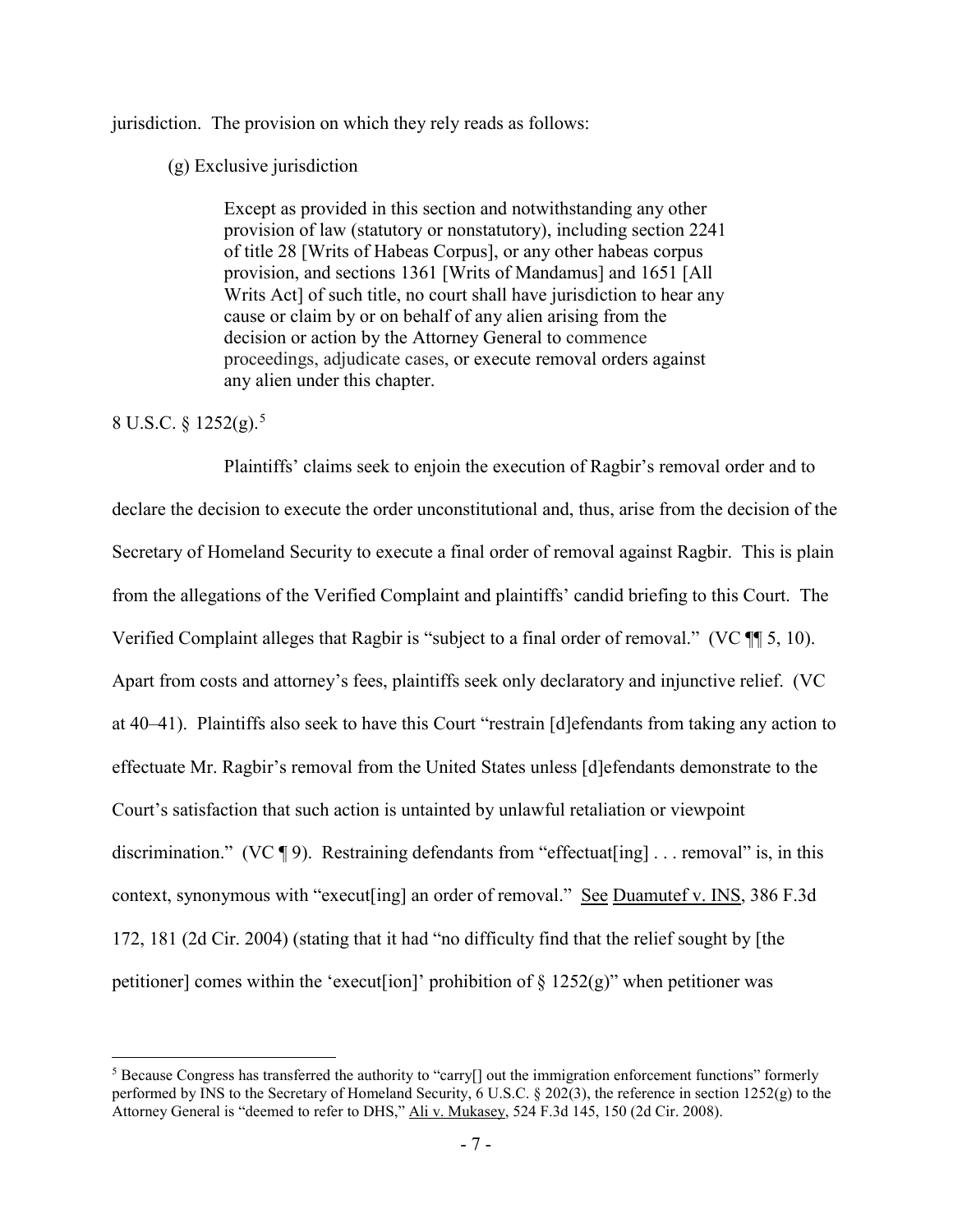"repeatedly challenging the INS's failure to 'effectuate' or 'expedite' his removal"). "Execution" means "[p]utting into force. The completion, fulfillment, or perfecting of anything, or carrying it into operation and effect." United States v. Wiehl, 904 F. Supp. 81, 87 (N.D.N.Y. 1995) (quoting Black's Law Dictionary, 568 (6th ed. 1990)). Plaintiffs' brief to this Court describes this action accurately as a challenge to "[d]efendants' retaliatory execution of the order." (P. Mem. in Support, Doc. 12 at 24).

The limitation on jurisdiction found in section  $1252(g)$  does not depend on the form or theory on which a plaintiff proceeds and includes "any cause or claim by an alien," provided that the claim "aris[es] from" the decision "to commence proceedings, adjudicate cases, or execute removal orders." 8 U.S.C. § 1252(g). The statute forecloses the exercise of jurisdiction (except as permitted elsewhere in section 1252) under "any . . . provision of law." Id. A 2005 amendment to section 1252(g) added explicit reference to "statutory or nonstatutory" law and, specifically, writs of habeas corpus or mandamus and petitions asserted under the All Writs Act. REAL ID Act of 2005, Pub. L. No. 109-13, 119 Stat. 231. Compare § 1252(g), with Illegal Immigration Reform and Immigrant Responsibility Act of 1996 ("IIRIRA"), Pub. L. No. 104-208, § 306, 110 Stat. 3009.

Before section  $1252(g)$  was amended in 2005 to its current form, the Supreme Court construed section 1252(g) in the context of a First and Fifth Amendment claim by individuals who were asserting that INS, the entity tasked with enforcing the immigration laws before ICE, targeted them for deportation because they were members of a group that advocated terrorism. Reno v. Am.-Arab Anti-Discrimination Comm. ("AADC"), 525 U.S. 471, 474 (1999). The Court concluded that such a claim fell within section  $1252(g)$ , but it also narrowed the scope of the provision, concluding that it reaches only "three discrete actions that the

- 8 -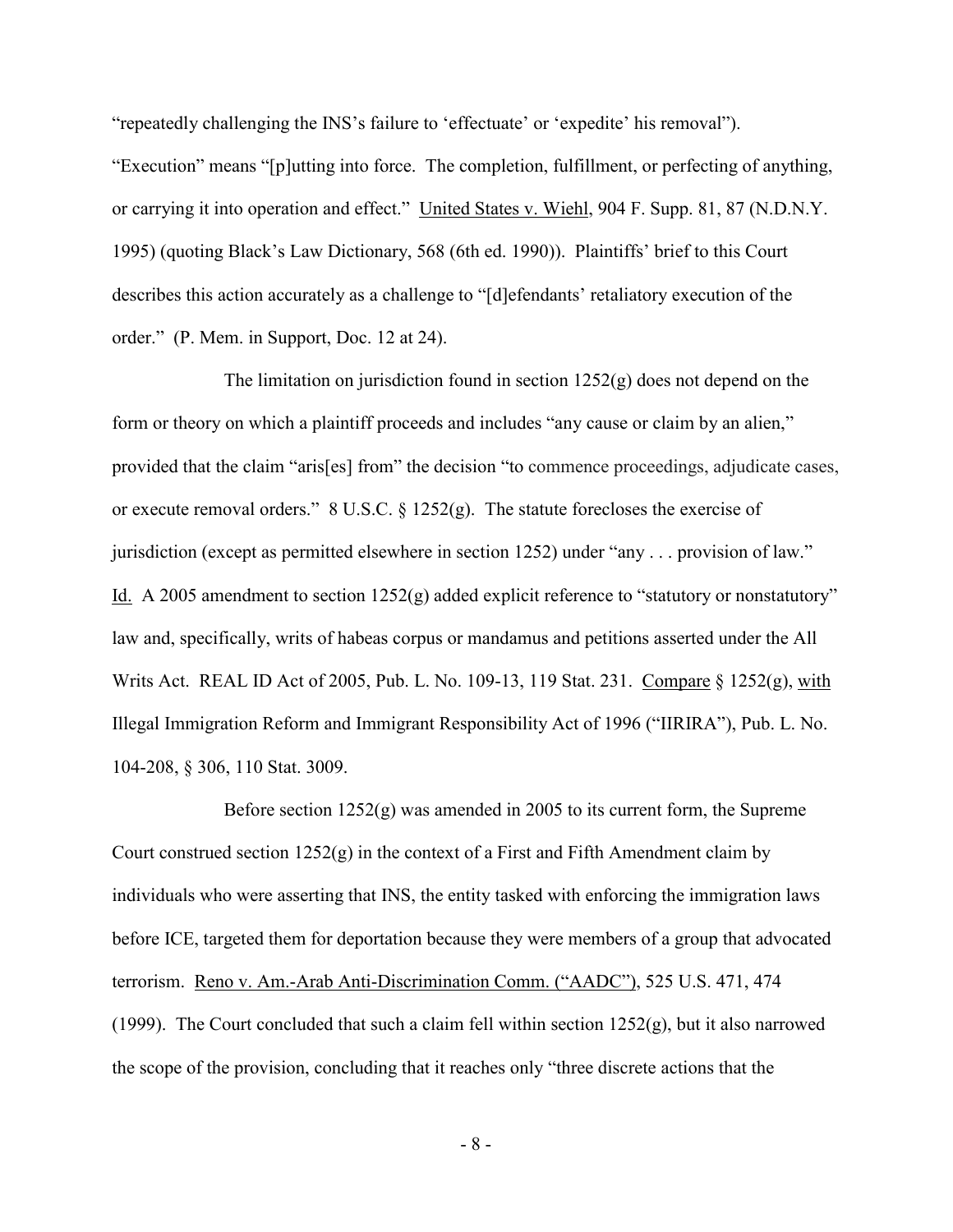Attorney General may take: her 'decision or action' to '*commence* proceedings, *adjudicate* cases, or *execute* removal orders.'" Id. at 482 (emphasis in original).

The Court reasoned that Congress had "good reason" to select these three particular stages of the removal process for "special attention." Id. at 483. When Congress enacted section 1252(g), the INS, in its discretion, "had been engaging in a regular practice (which had come to be known as 'deferred action') of" deferring or declining to commence proceedings, adjudicate cases, or execute removal orders "for humanitarian reasons or simply for its own convenience." Id. at 483–84. An offshoot of this practice was that removable aliens began asserting selective prosecution claims when this discretion was not exercised. Id. at 483– 84.

The effect was that aliens were able to cause "the deconstruction, fragmentation, and hence prolongation of removal proceedings" by bringing these claims outside the streamlined process that was then in place. Id. at 485, 487. The ability to prolong litigation proved useful for removable aliens, as it allotted more time for the removable alien's "status [to] change—by, for example, marriage to an American citizen"—and "simply . . . extend[ed] the alien's unlawful stay," a substantial benefit for those attempting to remain in the United States indefinitely. Id. at 490. Congress, through section 1252(g), sought to alleviate these problems by ensuring that if these decisions "are reviewable at all, they at least will not be made the bases for separate rounds of judicial intervention outside the streamlined process that Congress ha[d] designed." Id. at 485.

The selective enforcement claims in AADC are similar to the claims asserted by plaintiffs. While labeled First Amendment retaliation and content and viewpoint discrimination, plaintiffs' claims are species of selective enforcement claim, asserting that "[d]efendants have

- 9 -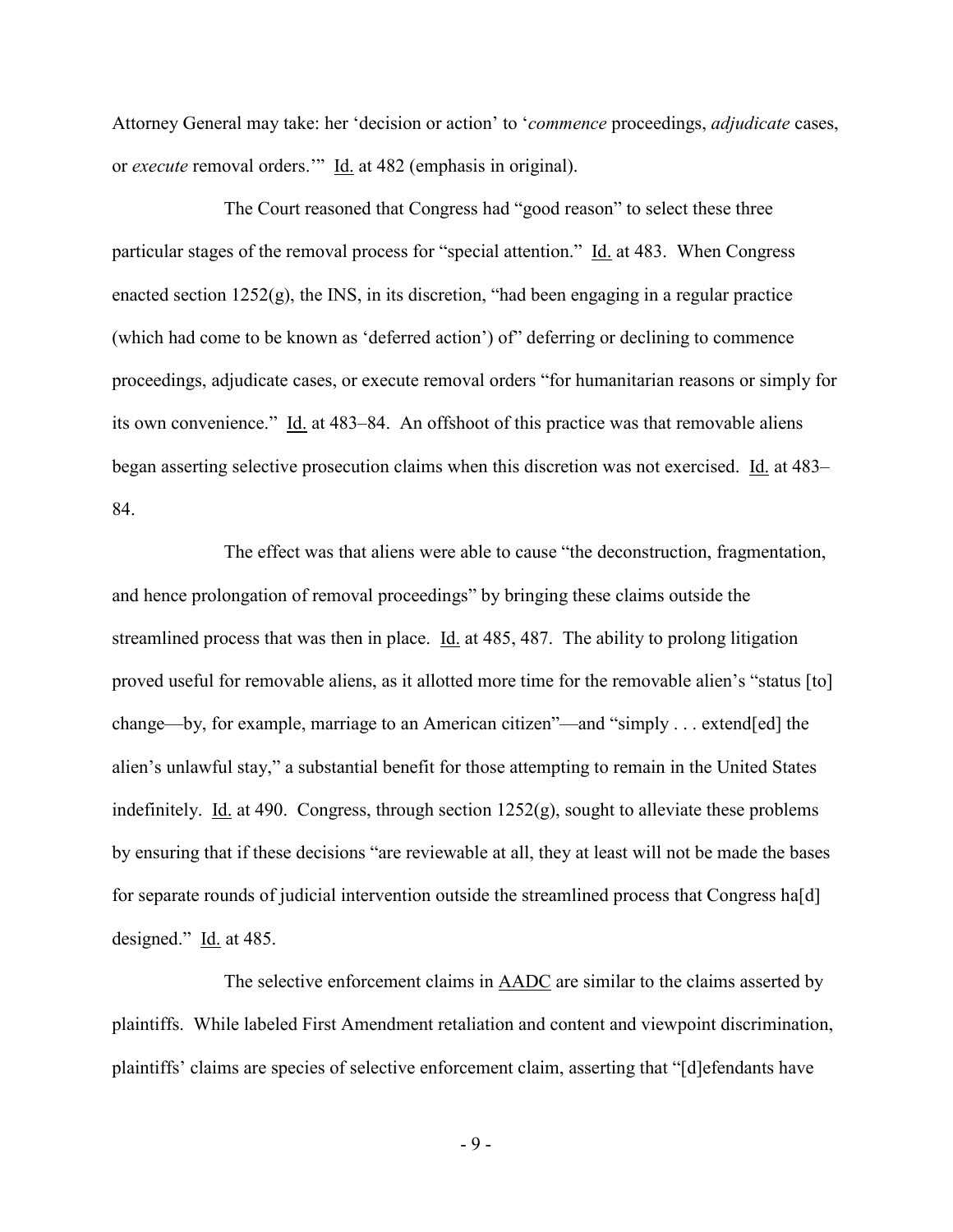engaged in a nationwide pattern and practice of selectively enforcing the immigration laws against immigration-rights activists on the basis of their protected speech." (VC ¶¶ 127–28 (emphasis added)). Although the claim in AADC was premised on selective enforcement stemming from associational activities rather than, as here, speech activities, there is no principled reason for this distinction to make a difference in the interpretation of section 1252(g).

A potentially important distinction between this case and AADC is that the selective enforcement in AADC allegedly took place in "commenc[ing]" removal proceedings, thus giving the plaintiffs the potential for raising the issue in the context of judicial review of a final order of removal. See AADC, 525 U.S. at 473. But this distinction does not necessarily work in Ragbir's favor. Ragbir does not challenge in this proceeding the lawfulness of the order of removal or its finality. He has had a full and fair opportunity to have the BIA and the Second Circuit review both his order of removal as well as the immigration judge's refusal to reopen and reconsider the order. His claim is rather that that because ICE, purportedly with retaliatory animus, decided to enforce the final order of removal—instead of to continue staying his removal—they must continue to forebear unless they prove that any future decision to enforce the order is "untainted" by his speech activities. As the AADC Court wrote, "in all cases, deportation is necessary in order to bring to an end *an ongoing violation* of United States law. The contention that a violation must be allowed to continue because it has been improperly selected is not powerfully appealing." AADC, 525 U.S. at 491 (emphasis in the original). That is particularly true when the existence of an ongoing violation has already been determined by clear and convincing evidence by an immigration judge and affirmed on review.

Ragbir argues nonetheless that his claim should be allowed to proceed, contending that section  $1252(g)$  does not apply to his claim. Specifically, he asserts that

 $-10-$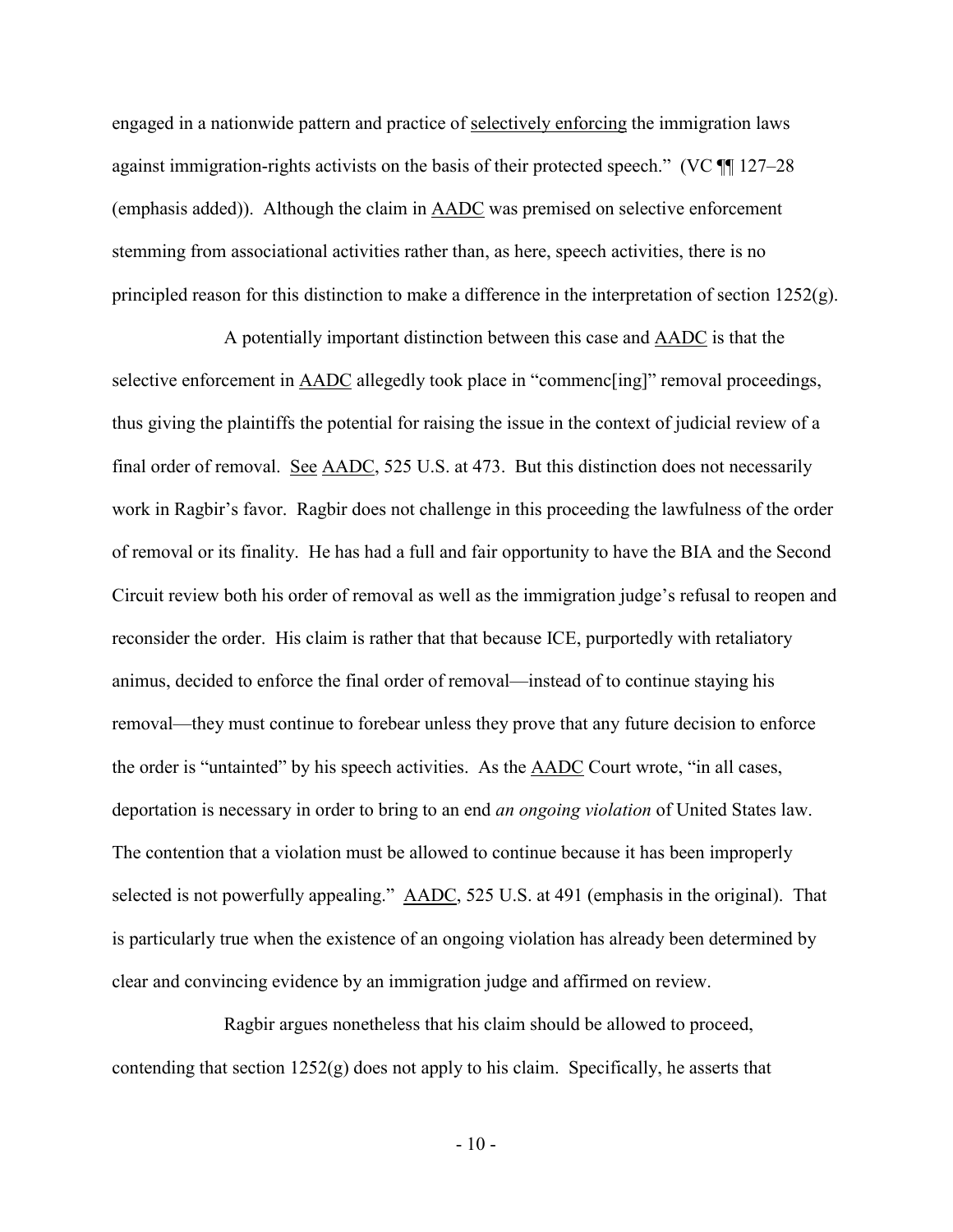section  $1252(g)$  is a "channeling provision," functioning to consolidate all claims within its scope into a petition for review of a final order of removal that must be filed in a federal court of appeals. (Doc. 12 at 25). He maintains that section  $1252(g)$  cannot channel his claims that arose after the order of removal issued and, thus, the Court should not "read [section  $1252(g)$ ] to channel claims that cannot be channeled." (Id.; accord Doc. 72 at 11). But section 1252(g) does not read as a channeling provision; it is a jurisdictional bar, precluding review of "any cause or claim" within its strictures "[e]xcept as provided in" the remainder of section 1252. See AADC, 525 U.S. at 485 (noting that section 1252(g) is "designed to give some measure of protection to 'no deferred action' decisions and similar discretionary determinations, providing that *if they are reviewable at all*, they at least will not be made the bases for separate rounds of judicial intervention outside the streamlined process that Congress has designed" (emphasis added)).

Construing section  $1252(g)$  as inapplicable to claims that arise after the final order of removal, as Ragbir urges, is also inconsistent with the apparent purpose of Congress's extension of section 1252(g) to "decisions or actions . . . [to] execute removal orders against any alien." Prior to enacting section  $1252(g)$ , Congress had determined that an order of removal "shall become final upon the earlier of . . . (i) a determination by the [BIA] affirming such order ... or (ii) the expiration of the period in which the alien is permitted to seek review of such order by the [BIA]." Antiterrorism and Effective Death Penalty Act of 1996 § 440(b), 8 U.S.C.  $§ 1101(a)(47) (1996).$  $§ 1101(a)(47) (1996).$  $§ 1101(a)(47) (1996).$ <sup>6</sup> This provision operated in tandem with existing federal regulations, which had provided since at least 1971 that an order of removal "shall not be executed" until the BIA had completed its review of the order, if review was sought. See 8 C.F.R. § 1003.6; 36 Fed.

 $\overline{a}$ 

<span id="page-10-0"></span><sup>&</sup>lt;sup>6</sup> The defined term found in section  $1101(a)(47)$  is "order of deportation." In the IIRIRA, which enacted section  $1252(g)$ . Congress provided that "any reference in law to an order of removal shall be deemed to include a reference to an order of exclusion and deportation or an order of deportation." IIRIRA § 309(d)(2).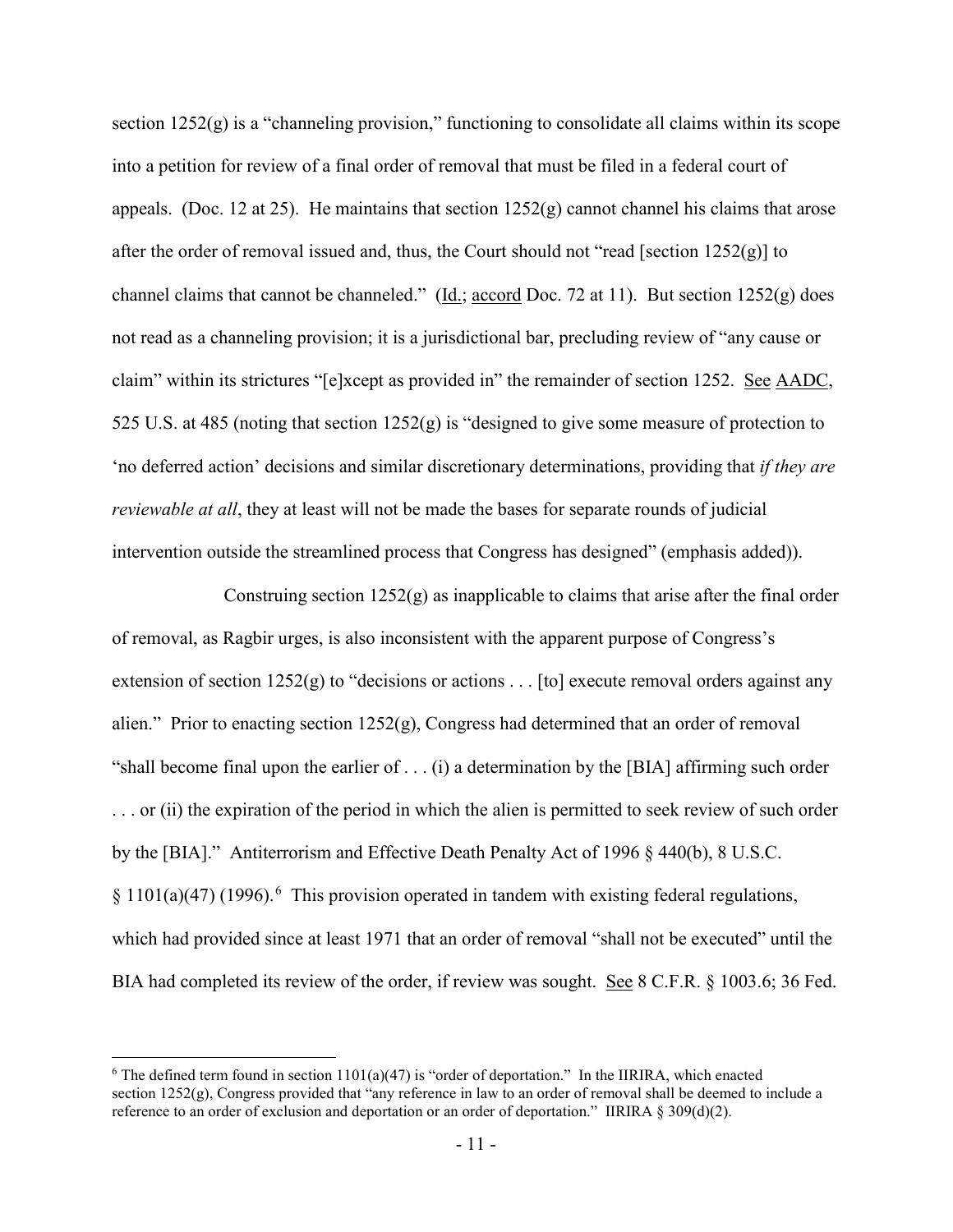Reg. 316 (1971). Thus, execution of an order of removal could lawfully occur only after the order had become final. Congress was presumably aware of this when it enacted section 1252(g). Miles v. Apex Marine Corp., 498 U.S. 19, 32 (1990) (observing that it is "assume[d] that Congress is aware of existing law when it passes legislation"). It is not plausible that Congress designed section  $1252(g)$  to cover only the execution of a removal order before the order became final for the simple reason that before the order became final, it could not be executed.

Ragbir's argument is also contrary to Second Circuit precedent. In Daumutef v. INS, 386 F.3d 172 (2d Cir. 2004), the Second Circuit applied section 1252(g)'s jurisdictional bar to a claim that arose after a final order of removal and that stemmed from a decision arising from the "execut[ion] of [the] removal order[]." The petitioner did not contest the propriety of his order of removal and waived his right to appeal it. Id. at 174. Rather, he embraced his removal order and sought to compel his removal through a writ of mandamus in order to take advantage of the state's grant of "Conditional Parole for Deportation Only." Id. at 175–76. The Second Circuit concluded that his mandamus claim arose from the decision not to execute a removal order and, thus, fell within the scope of the jurisdictional bar of section  $1252(g)$ . Id. at 181.<sup>[7](#page-11-0)</sup> It did not matter that the claim could not be heard in the context of judicial review of a final order of removal.

Simply put, section  $1252(g)$  reaches exactly what it says it reaches—"any cause or claim . . . arising from the decision or action . . . to execute removal orders."

 $\overline{a}$ 

<span id="page-11-0"></span><sup>&</sup>lt;sup>7</sup> Duamutef declined to reach whether section  $1252(g)$  applied to a habeas petition brought pursuant to 28 U.S.C. § 2241. Daumutef, 386 F.3d at 182 n.8. The later enacted REAL ID Act of 2005 amended section 1252(g) to reference 28 U.S.C. § 2241 expressly in section 1252(g)'s jurisdictional carve out.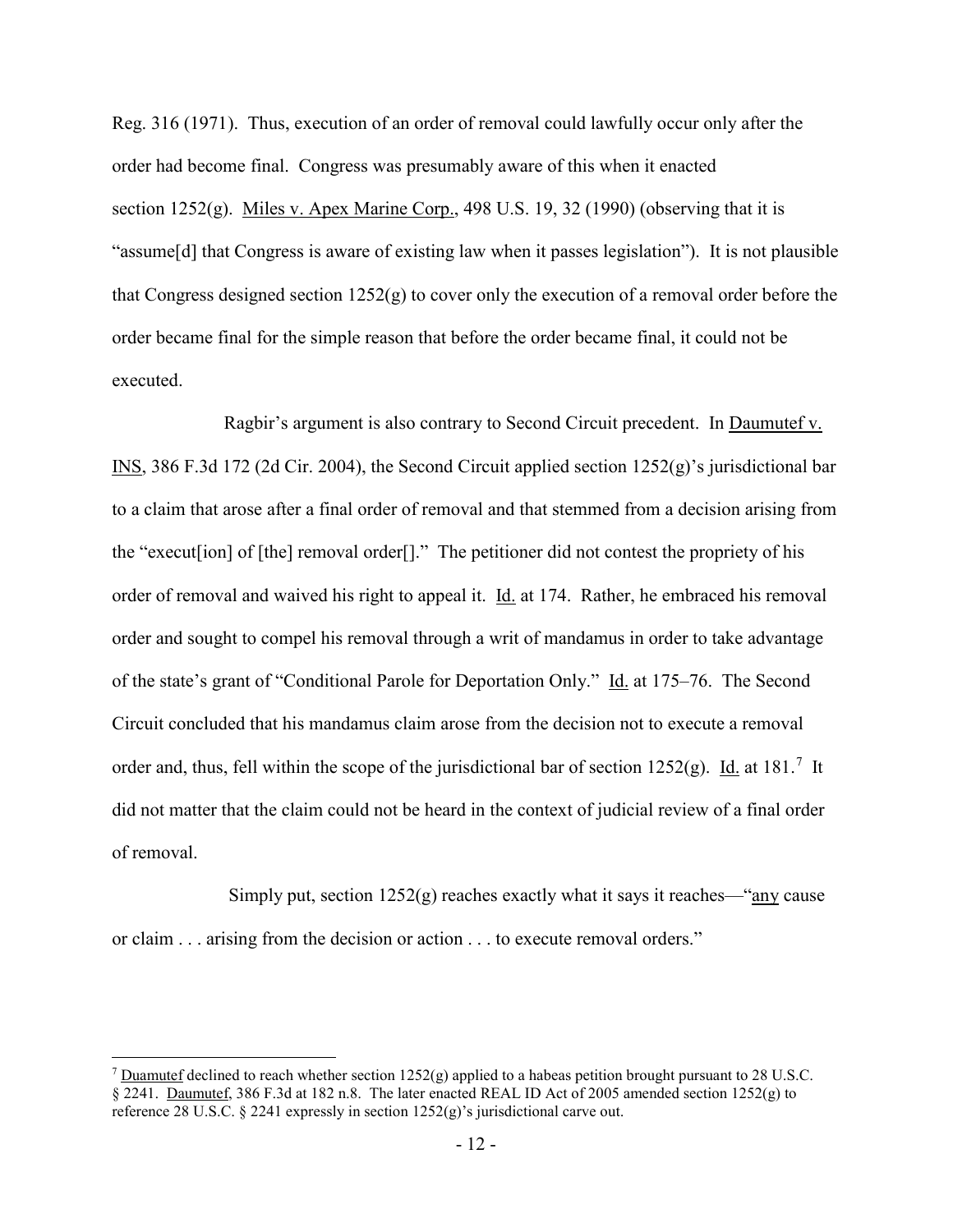# III. Constitutional Claims Are Not Excluded from the Limitation on this Court's Subject Matter Jurisdiction

Ragbir argues that even if section 1252(g) applies to decisions and actions that occur after a final order of removal, it does not apply to his claims because he asserts constitutional violations. He predicates this argument on the doctrine of constitutional doubt, an interpretive tool that counsels courts, when faced with competing plausible interpretations of a statute, to avoid an interpretation that raises serious constitutional questions, such as an interpretation of a statute as "preclud[ing] all judicial review of a constitutional claim." Thunder Basin Coal Co. v. Reich, 510 U.S. 200, 215 n.20 (1994); see Clark v. Martinez, 543 U.S. 371, 381 (2005); Miller v. French, 530 U.S. 327, 336 (2000). To that end, the Supreme Court has held that "where Congress intends to preclude judicial review of constitutional claims[,] its intent to do so must be clear." Webster v. Doe, 486 U.S. 592, 603 (1988). Ragbir maintains that section 1252(g) lacks the "clear and convincing" evidence necessary to preclude review of constitutional claims. Califano v. Sanders, 430 U.S. 99, 109 (1977) (quoting Weinberger v. Salfi, 422 U.S. 749, 762 (1975)).

To speak clearly, Congress need not "incant magic words"—the plain language of section 1252(g) rebuts Ragbir's argument. Sebelius v. Auburn Reg'l Med. Ctr., 568 U.S. 145, 153 (2013); accord Hamer v. Neighborhood Hous. Servs. of Chicago, 138 S. Ct. 13, 20 (2017). The statute does not distinguish between types of claims. Rather, it excludes from a court's jurisdiction the power "to hear any cause or claim," and it applies "notwithstanding any other provision of law (statutory or nonstatutory)."  $\S$  1252(g) (emphasis added). The language selected by Congress is broad, and it does not suggest any subject-matter limitation.

Two Circuits have addressed whether section  $1252(g)$ 's limitation on jurisdiction reaches constitutional claims. The Eighth Circuit, in the context of a constitutional challenge to

- 13 -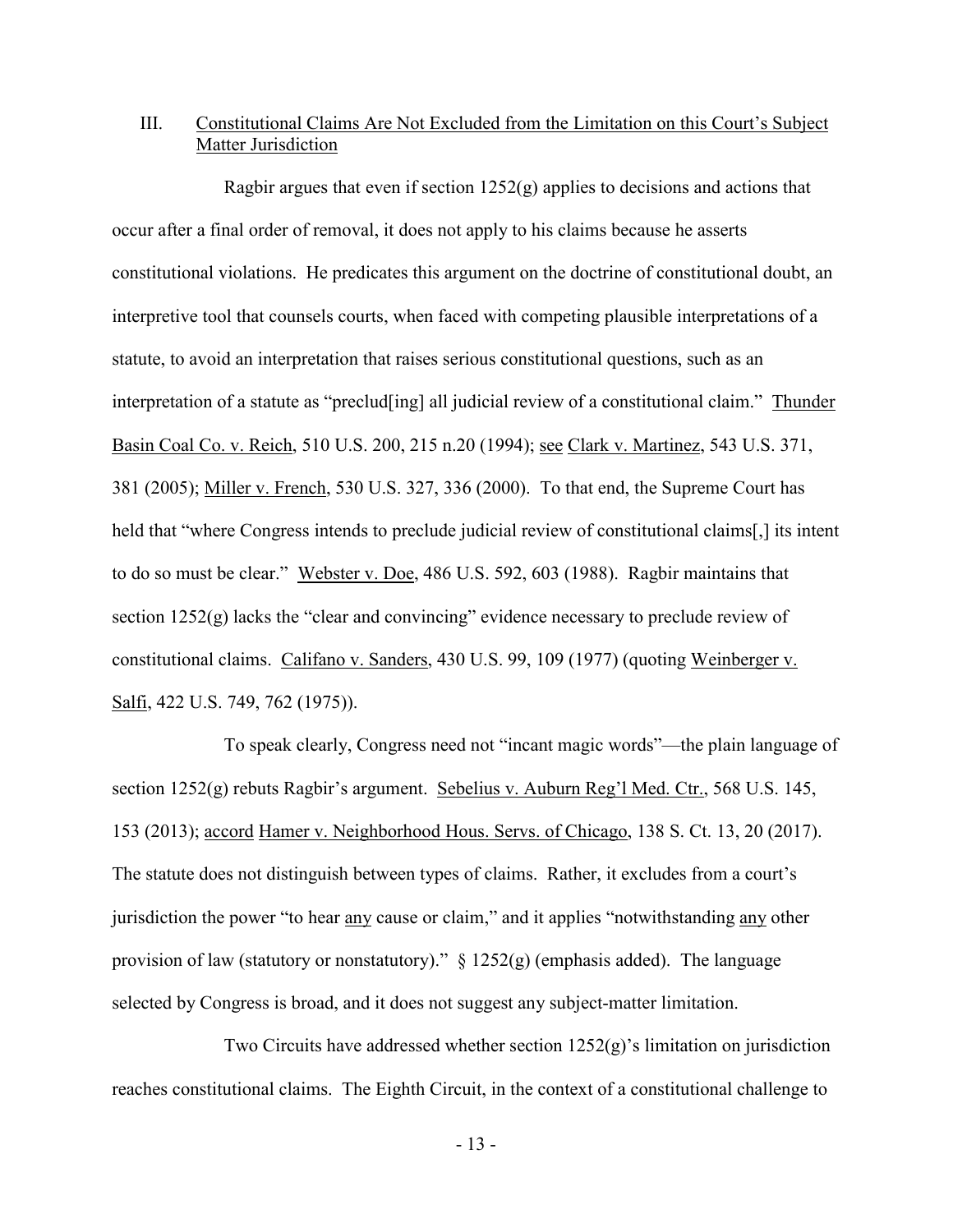the execution of a removal, concluded that the section  $1252(g)$ 's jurisdictional limitation extended to constitutional claims. Silva v. United States, 866 F.3d 938, 941 (8th Cir. 2017) (concluding that "it was unnecessary for Congress to enumerate every possible cause or claim" and that section  $1252(g)$ 's broad language extends to constitutional claims arising from the execution of a removal order). The Sixth Circuit concluded that a district court did not have subject matter jurisdiction to hear a due process challenge to an order of removal that had become final, brought on by a writ of prohibition. Elgharib v. Napolitano, 600 F.3d 597, 602 (6th Cir. 2010) ("[A] natural reading of 'any other provision of law (statutory or nonstatutory)' includes the U.S. Constitution." (quoting § 1252(g)); accord Viana v. President of United States, 18 Civ. 222 (LM), 2018 WL 1587474, at \*3 (D.N.H. Apr. 2, 2018) (concluding that section  $1252(g)$  does not permit a due process challenge to the execution of a removal order). This Court agrees with the conclusions of the Eighth and Sixth Circuits and, likewise, will not carve constitutional claims from section 1252(g)'s jurisdictional bar.

#### IV. Ragbir Does Not Have a Constitutional Claim to Assert

Having concluded that section 1252(g), properly construed, does not permit a court to hear a constitutional challenge to the execution of an order of removal, the Court next considers whether the jurisdictional limitation is, itself, constitutional as applied to the allegations of plaintiffs' Verified Complaint. The beginning point of this analysis is consideration of whether Ragbir has a constitutional claim that could be interposed as a defense to removal. If he does, then the Court must address the constitutionality of section 1252(g). If he does not, then the Court may avoid ruling on the constitutionality of the jurisdictional limitation. The court concludes that Ragbir does not.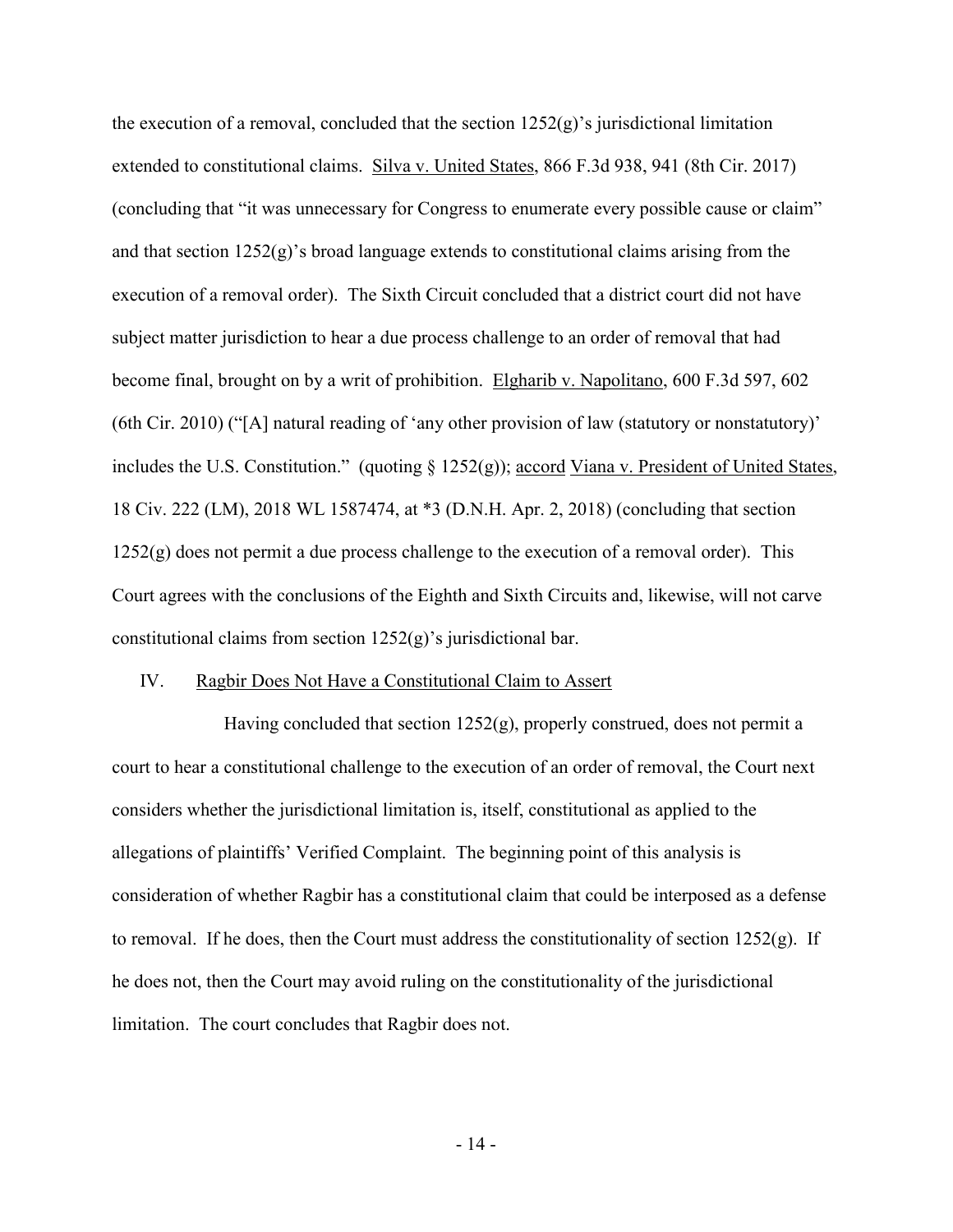#### A. First Amendment Retaliation

"To plead a First Amendment retaliation claim a plaintiff must show: (1) he has a right protected by the First Amendment; (2) the defendant's actions were motivated or substantially caused by [plaintiff's] exercise of that right; and (3) the defendant's actions caused him some injury." Smith v. Campbell, 782 F.3d 93, 100 (2d Cir. 2015) (alteration in original) (quoting Dorsett v. County of Nassau, 732 F.3d 157, 160 (2d Cir. 2013)). Ragbir claims that before ICE decided to execute the final order of removal, he had engaged in political speech criticizing governmental policies on immigration and that defendants are executing the order of removal to silence him and stifle his advocacy of immigrant rights. Both of these assertions are accepted as true for the purpose of the Court's analysis. The Court concludes, however, that his asserted injury flows from the final order of removal, which he does not allege is defective or legally infirm.

 In the context of a criminal prosecution, "[t]he existence of probable cause will defeat . . . a First Amendment claim that is premised on the allegation that defendants prosecuted a plaintiff out of a retaliatory motive, in an attempt to silence her." Fabrikant v. French, 691 F.3d 193, 215 (2d Cir. 2012). This is so because "'[a]n individual does not have a right under the First Amendment to be free from a criminal prosecution supported by probable cause,' even if that prosecution 'is in reality an unsuccessful attempt to deter or silence criticism of the government.'" Id. (quoting Mozzochi v. Borden, 959 F.2d 1174, 1180 (2d Cir. 1992)). Likewise, probable cause to arrest an individual defeats a claim asserting that the arrest was in retaliation for speech protected by the First Amendment. See Curley v. Village of Suffern, 268 F.3d 65, 73 (2d Cir. 2001) (holding that if an officer "had probable cause to arrest plaintiff, an inquiry into the underlying motive for the arrest need not be undertaken"); Singer v. Fulton Cty.

- 15 -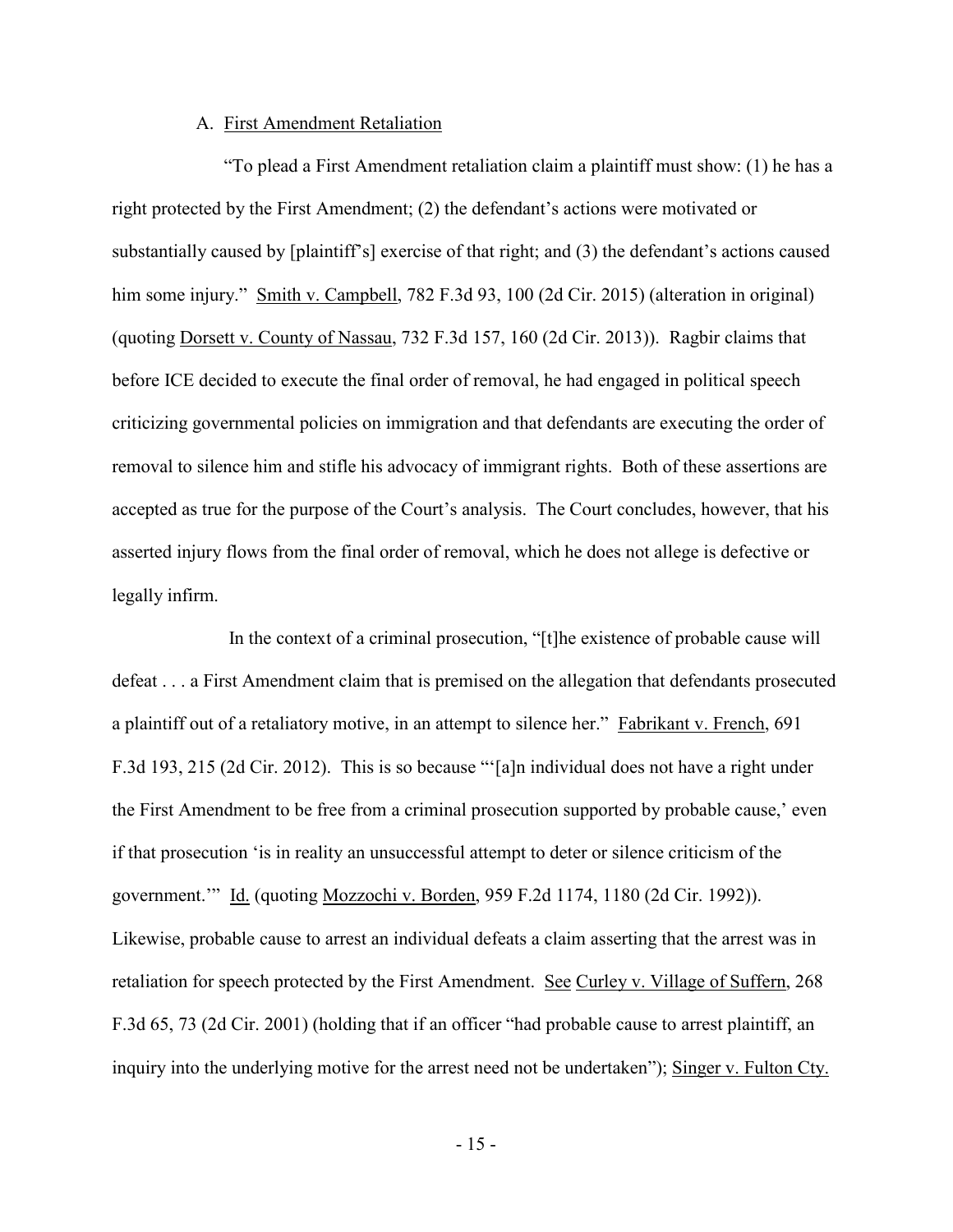Sheriff, 63 F.3d 110, 120 (2d Cir. 1995) ("If the officer . . . had probable cause[,] . . . then [courts] will not examine the officer's underlying motive in arresting and charging the plaintiff."); accord Caravalho v. City of New York, No. 17-1944, 2018 WL 1940938, at \*3 (2d Cir. Apr. 25, 2018) (summary order) ("The existence of probable cause defeats a First Amendment claim premised on the allegation that defendants arrested a plaintiff based on a retaliatory motive.").

Although it is true that a First Amendment retaliation claim may be predicated on justified discretionary actions in "a non-criminal regulatory enforcement action" if "the defendant, for improper motive, took regulatory action that was significantly more serious than other action he had discretion to take," Mangino v. Incorporated Village of Patchogue, 808 F.3d 951, 957 (2d Cir. 2015), the context of this case bears little resemblance to a garden variety regulatory enforcement action. The order of removal issued in Ragbir's case was entered after he was heard on the merits and the grounds for removal were found proven by clear and convincing evidence—"[e]vidence indicating that the thing to be proved is highly probable or reasonably certain"—reviewed by the BIA, and then reviewed in a federal judicial forum. Ragbir v. Holder, 389 F. App'x 80, 84–85 (2d Cir. 2010) (quoting Black's Law Dictionary 636 (9th ed. 2009)); 8 U.S.C. § 1229a(c)(3); 8 C.F.R. § 1240.8(a). No court has held, insofar as research discloses, that the execution of a removal order that has become final after agency review may support a claim of First Amendment retaliation or viewpoint or content discrimination. The Court concludes that Ragbir has no such claim because the injury to him flows from the final order of removal and not its execution.<sup>[8](#page-15-0)</sup>

 $\overline{a}$ 

<span id="page-15-0"></span><sup>8</sup> Because Ragbir has no viable constitutional claim, the Court need not reach whether the Suspension Clause renders unconstitutional section  $1252(g)$  insofar as it purports to bar all habeas claims. U.S. Const. art. I, § 9, cl. 2 ("The Privilege of the Writ of Habeas Corpus shall not be suspended, unless when in Cases of Rebellion or Invasion the public Safety may require it.").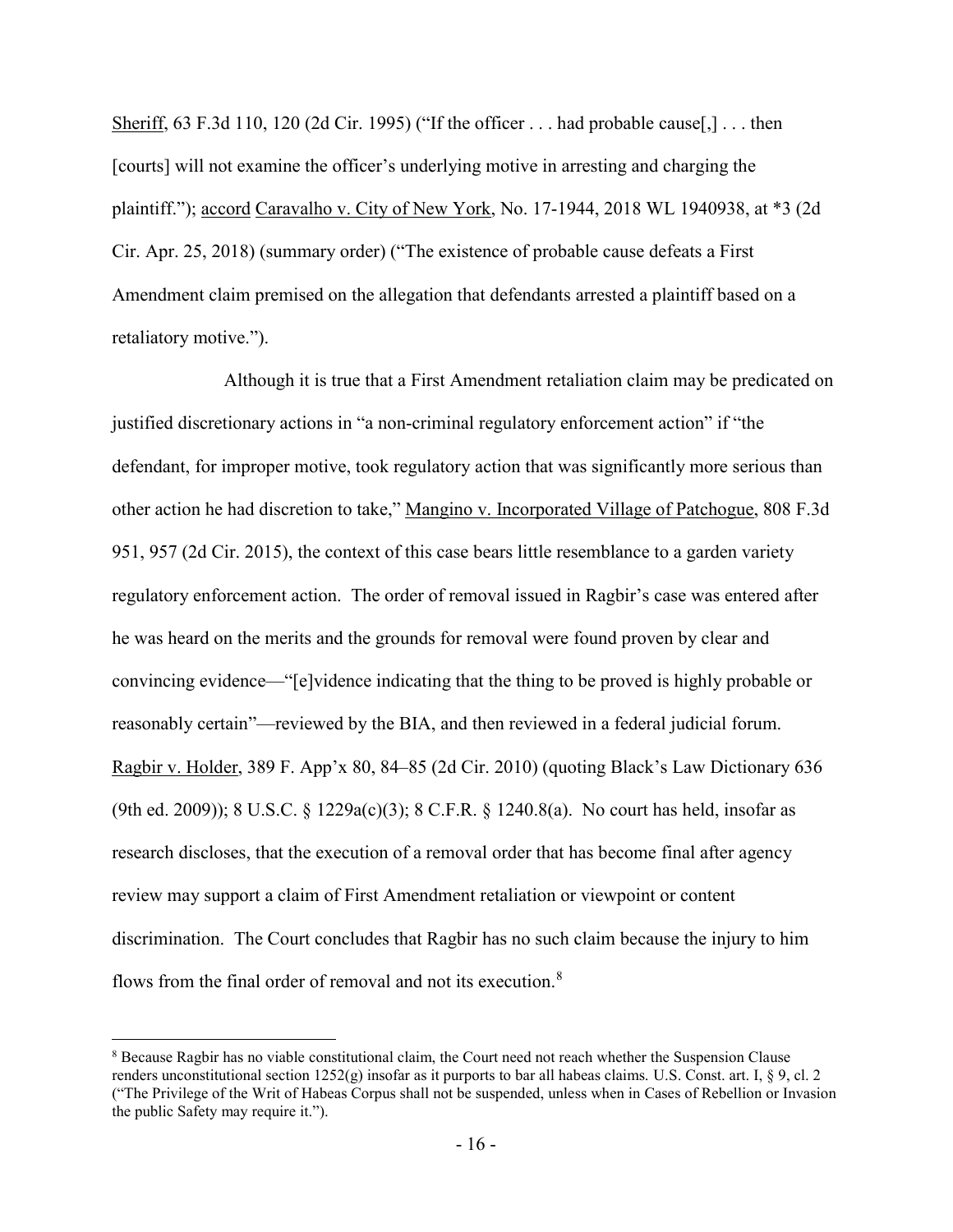The Court's conclusion is buttressed by AADC, in which the Supreme Court was faced with a claim of selective enforcement based upon the First Amendment right of association. The Supreme Court observed that "[e]ven in the criminal-law field, a selective prosecution claim is a *rara avis*," in part for the reason that courts are reluctant to intervene because "the decision to prosecute is particularly ill-suited to judicial review," "entails systemic costs of particular concern," "threatens to chill law enforcement," and "may undermine prosecutorial effectiveness." AADC, 525 U.S. at 489–90 (alteration in original) (quoting Wayte v. United States, 470 U.S. 598, 607–08 (1985)). "These concerns," the Supreme Court observed, "are greatly magnified in the deportation context." Id. at 490. "Whereas in criminal proceedings the consequence of delay is merely to postpone the criminal's receipt of his just deserts, in deportation proceedings the consequence is to permit and prolong a continuing violation of United States law." Id. The Supreme Court also recognized that because removal is imposed to hold the alien "to the terms under which he was admitted," rather than "as a punishment," the interest in avoiding selective treatment in removal proceedings is "less compelling than in criminal prosecutions." Id. at 491. The Supreme Court concluded that "[a]s a general matter[,] . . . an alien unlawfully in this country has no constitutional right to assert selective enforcement as a defense against his deportation." Id. at 488.

#### B. The Outrageous Discrimination Exception

In **AADC**, the Supreme Court did not "rule out the possibility of a rare case in which the alleged basis of discrimination is so outrageous that the foregoing considerations can be overcome," allowing for the assertion of a selective enforcement claim. AADC, 525 U.S. at 491. In Rajah v. Mukasey, 544 F.3d 427 (2d Cir. 2008), the Second Circuit addressed this possible exception. There, the petitioners asserted in a petition for review of a final order of

- 17 -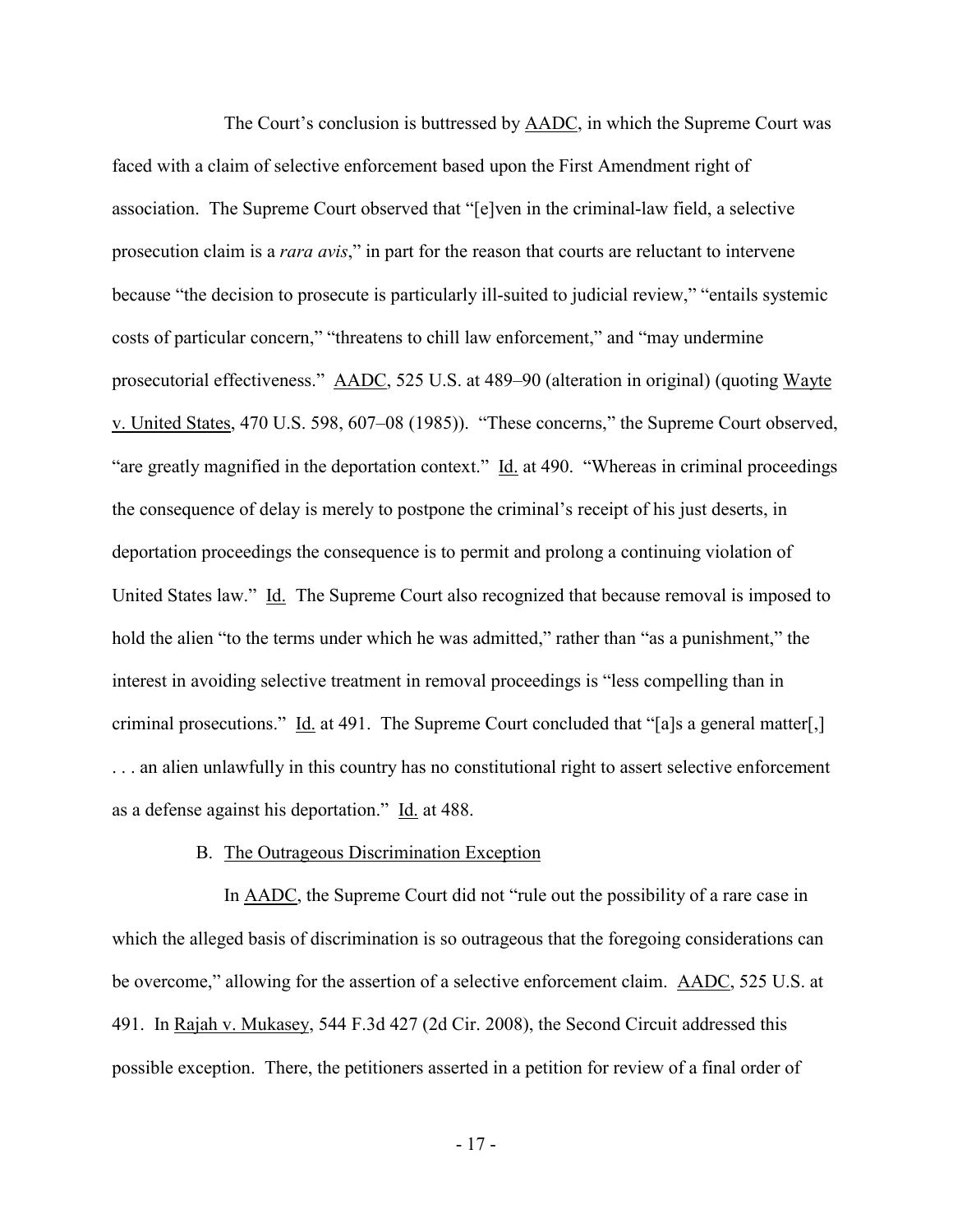removal, in part, that "their deportation orders violate[d] their rights under the Equal Protection component of the Fifth Amendment's Due Process Clause because the immigration laws were selectively enforced against them based on their religion, ethnicity, gender, and race." Id. at 438. The Second Circuit noted the dictum in AADC and observed "that a selective prosecution based on an animus of th[e] kind [articulated by the petitioners] would call for some remedy." Id. The Court concluded, however, that there was "no basis for petitioners' claim" and therefore "[n]o circumstance calling for a remedy." Id. at 438–39.

This Court declines to extend this exception for outrageous discrimination to Ragbir's claim. Membership in a targeted and protected group is not usually a volitional act, and, thus, traditionally immutable characteristics are not easily subject to strategic use by the person who is subject to a removal order. Political speech is worthy of the highest protection, and so long as Ragbir remains in the United States, the First Amendment guarantees him the freedom to speak and associate on any subject of his choosing. But his decision to speak does not confer upon him an immunity from the enforcement of a pre-existing final order of removal. As "[c]ourts 'have long recognized[,] the power to expel or exclude aliens [is] a fundamental sovereign attribute exercised by the Government's political departments largely immune from judicial control.'" Rajah v. Mukasey, 544 F.3d at 438 (quoting Fiallo v. Bell, 430 U.S. 787, 792 (1977)). Having considered the nature of the claim, the clear Congressional directive contained in section  $1252(g)$ , and the purpose of that section, the Court will dismiss Ragbir's claim for want of jurisdiction to the extent it seeks to enjoin the execution of his removal order and to declare the decision to execute the order unconstitutional.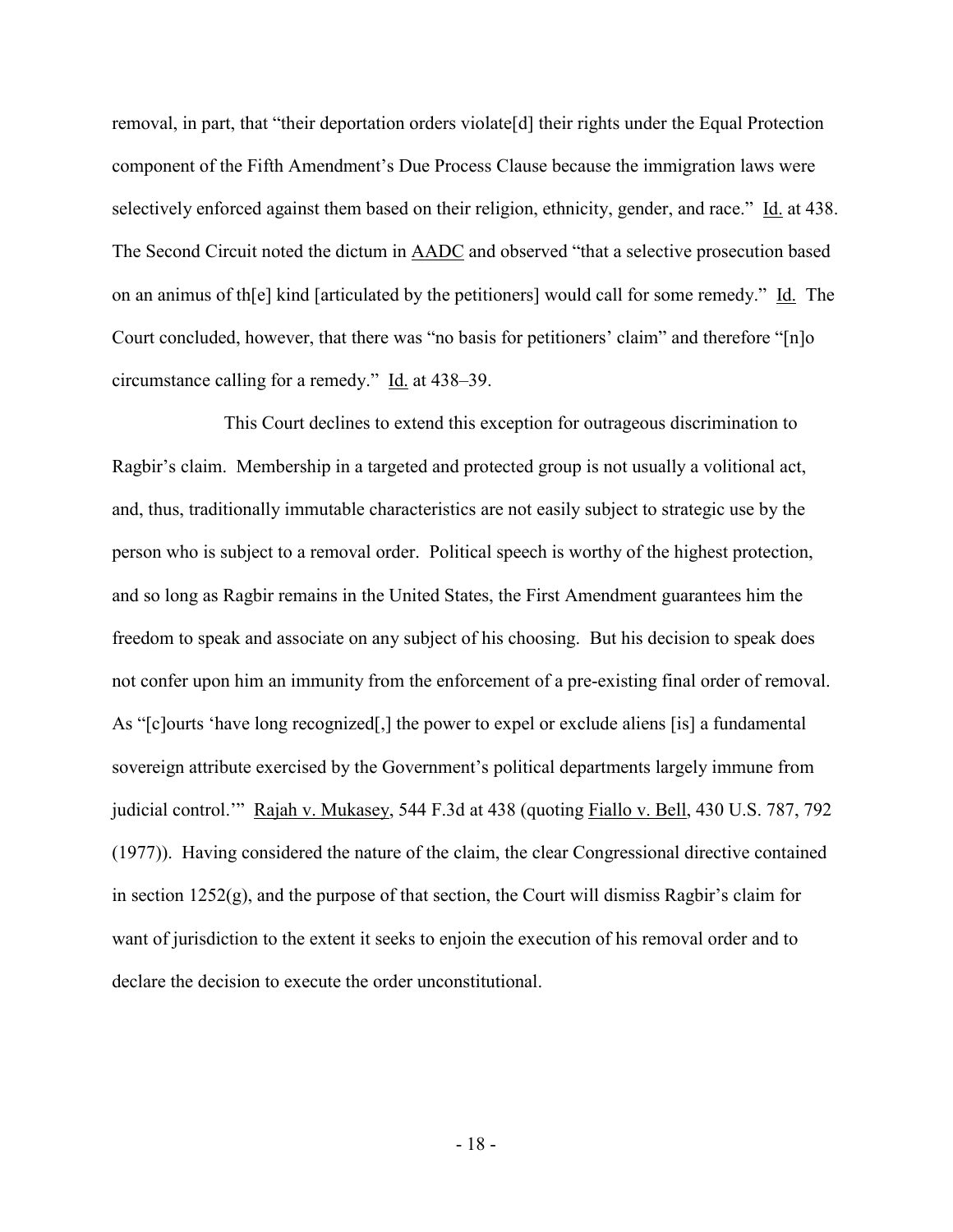## V. The Remaining Claims

The Organizational Plaintiffs joined Ragbir in his challenge to the execution of his removal order. The Court's reasoning above applies without regard to the identity of the party asserting the claim. However, section  $1252(g)$  does not bar all claims pertaining to an order of removal. As previously noted, AADC gives the statute a "narrow reading," construing it to apply "only to three discrete actions"—the commencement of proceedings, the adjudication of cases, and the execution of removal orders. AADC, 525 U.S. at 482, 487.

The Verified Complaint asserts only two claims for relief. Count I is styled "Retaliation in Violation of the First Amendment," (VC ¶¶ 124–29), and Count II "Content, Viewpoint, and Speaker Discrimination in Violation of the First Amendment," (VC ¶¶ 130–37). Broadly read, they allege a "nationwide pattern and practice of selectively enforcing immigration laws against immigration-rights activists on the basis of their protected speech." (VC ¶ 127; see VC ¶ 132). The claims may reach actions by immigration authorities beyond commencing proceedings, adjudicating cases and executing removal orders.

To understand whether the Organizational Plaintiffs and Ragbir have standing to bring the remaining portions of the claims and whether, with the excision of the challenge to the execution of Ragbir's removal order, they state claims for relief, the Court must understand the contours of the claims. Defendants' time to respond to the Verified Complaint has not run. The Court invites the parties to submit a proposed briefing schedule on these claims within 14 days. **CONCLUSION** 

Because the Court lacks subject matter jurisdiction over plaintiffs' challenges to the execution of the final order of removal, so much of the Verified Complaint as seeks to declare unlawful or to enjoin the execution of the final order of removal against plaintiff Ragbir

- 19 -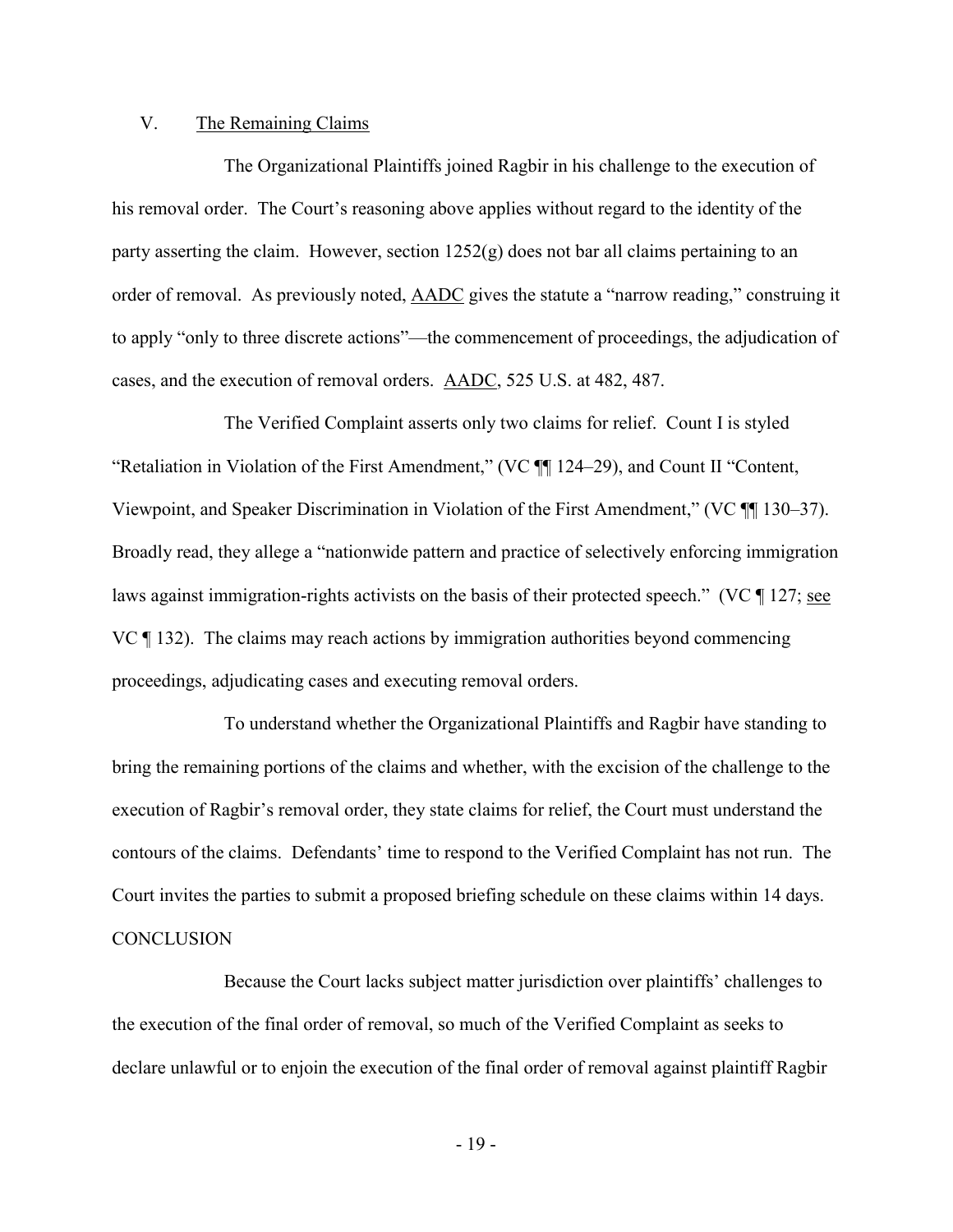is DISMISSED. (Doc. 1). The motion for a preliminary injunction insofar as it seeks to stay removal of plaintiff Ragbir is DENIED. (Doc. 11). The stay set forth in the Stipulated Order filed February 9, 2018 is DISSOLVED. (Doc. 4). The parties shall submit a proposed briefing schedule on the remaining issues within 14 days.

SO ORDERED.

wen last

P. Kevin Castel United States District Judge

Dated: New York, New York May 23, 2018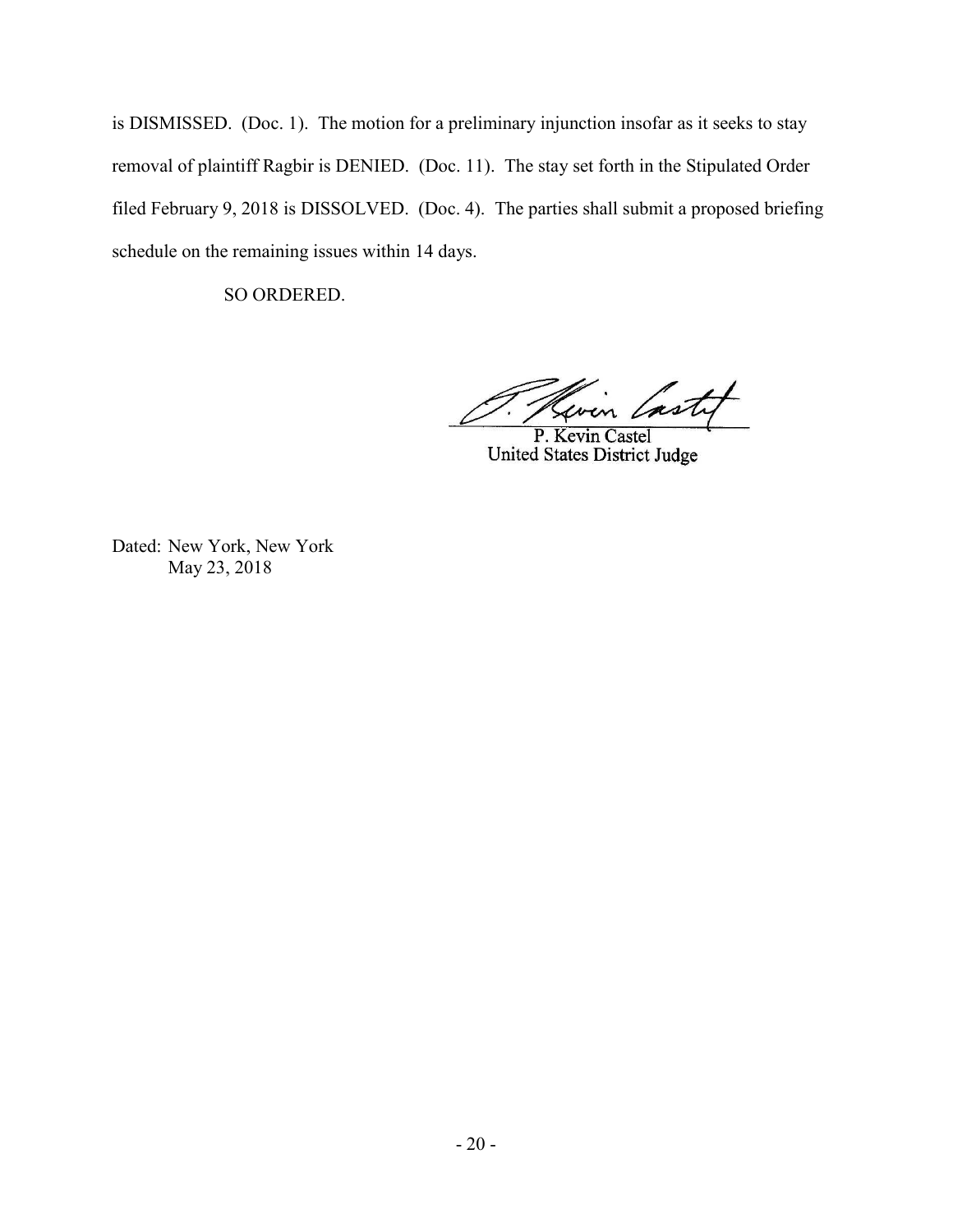# Appendix A

#### **Appearances**

Anthony D Boccanfuso Ada Añon Robert Stanton Jones John L. Freedman William C. Perdue Daniel F. Jacobson Emily Newhouse Dillingham Sally Pei Stephen Wirth Andrew T. Tutt Arnold & Porter Kaye Scholer LLP

-and-

Alina Das Jessica Louise Rofé Brittany Castle (Legal Intern) Jeremy Cutting (Legal Intern) Washington Square Legal Services, Inc. *Attorneys for Plaintiffs*

Geoffrey S. Berman United States Attorney Jeffrey Stuart Oestericher Brandon Matthew Waterman Steven John Kochevar Joseph Nicholas Cordaro Assistant United States Attorneys *Attorneys for Defendants*

Joshua B. Picker Henry Liu Jordan L. Moran Tracy O. Zinsou David Watnick Covington & Burling LLP *Attorneys for New York Elected Officials, Amici Curiae*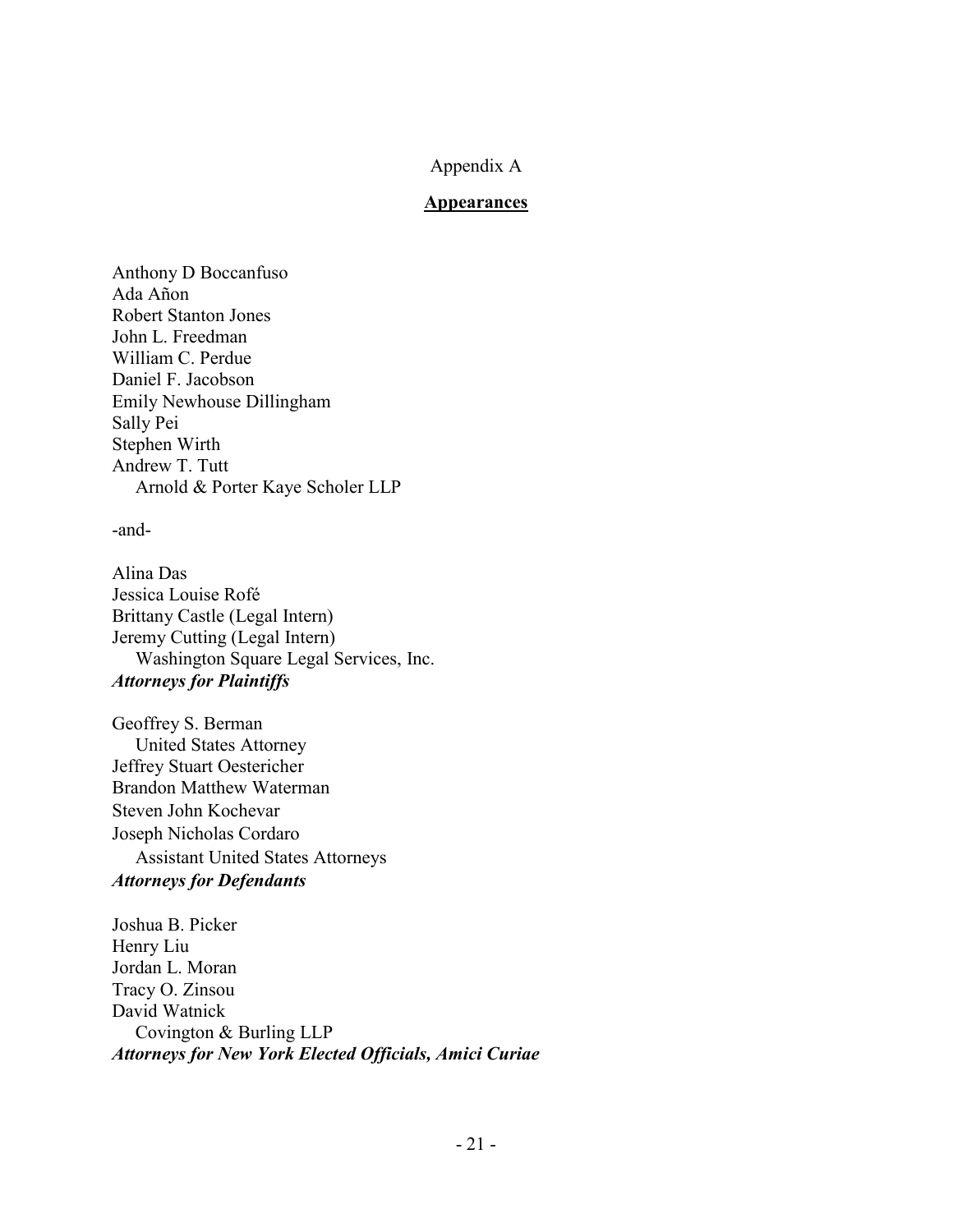Harry Sandick Peter A. Nelson Lauren M. Capaccio Zachary Kolodin Michael R. McDonald (Admission pending) Patterson, Belknap, Webb & Tyler LLP *Attorneys for 140 Religious Leaders, Amici Curiae* 

Yosef J. Riemer Katherine Anne Rocco Kirkland & Ellis LLP

Trudy S. Rebert Nicholas Espiritu Jessica R. Hanson National Immigration Law Center

-and-

Amy S. Taylor Sienna Fontaine Kendal K. Nystedt Make the Road New York *Attorneys for Adelante Alabama Worker Center and Twenty Other Groups, Amici Curiae* 

Penny Marina Venetis International Human Rights Clinic of Rutgers University *Attorneys for Certain Scholars, Public Interest Advocates and Organizations, Amici Curiae*